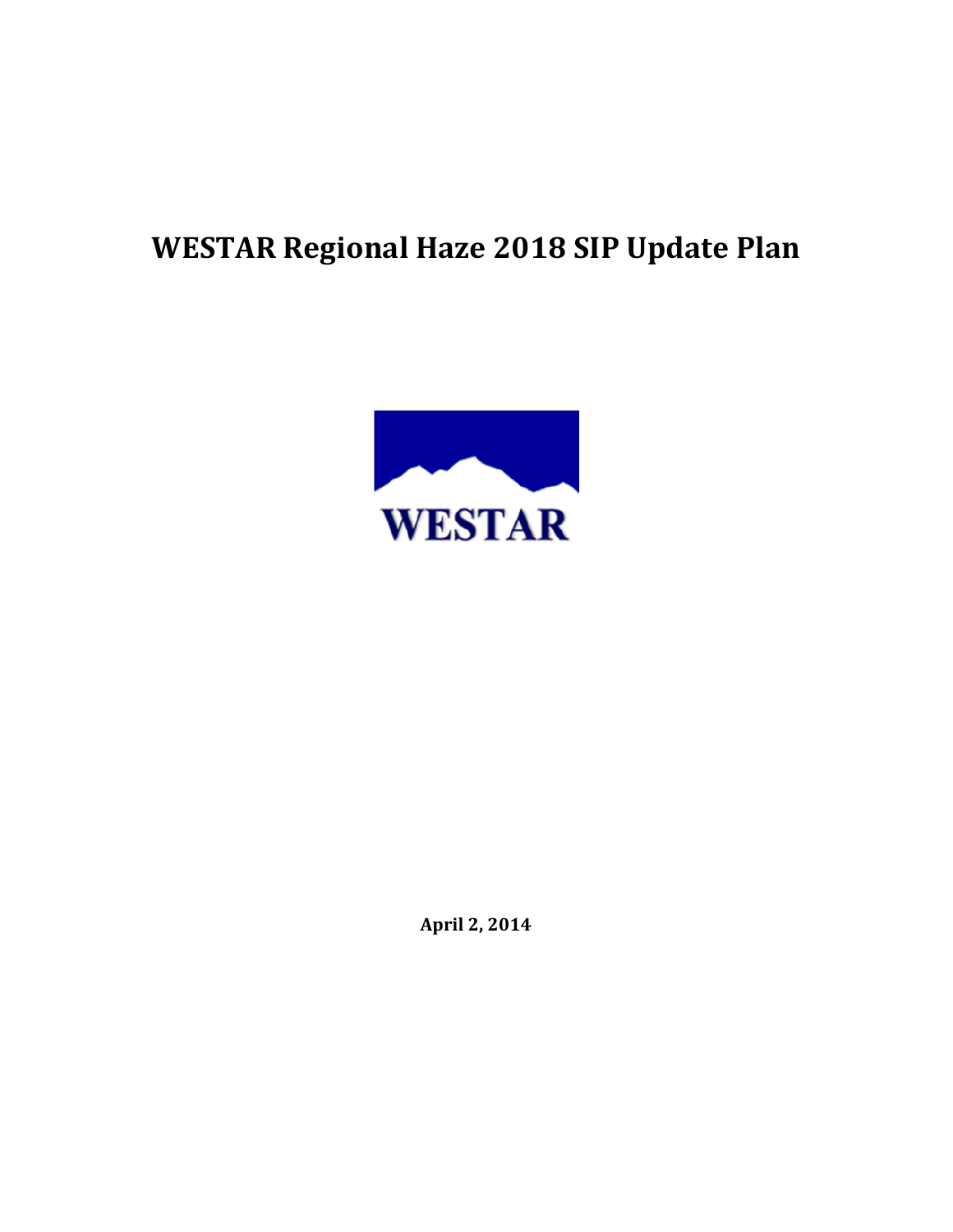# **Contents**

| 3. Developing Effective Long-Term Strategies after BART to Achieve Reasonable |  |
|-------------------------------------------------------------------------------|--|
|                                                                               |  |
|                                                                               |  |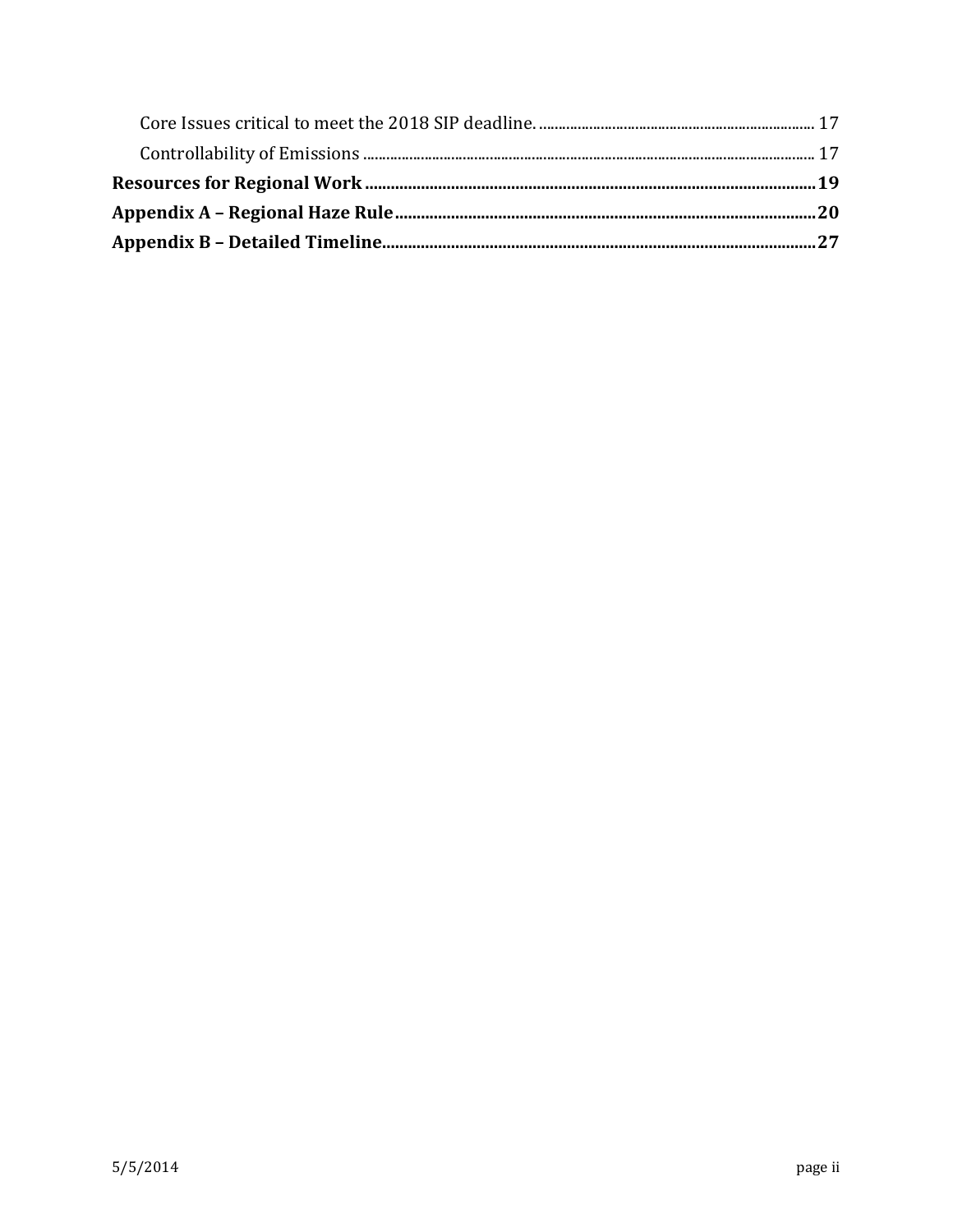# **WESTAR Regional Haze 2018 SIP Update Plan**

#### **Introduction**

The WESTAR States have developed this plan to guide their work for the regional haze SIPs due on July 31, 2018. The plan identifies the regional and technical work elements that will be needed for these SIPs, how these elements fit together, and estimates the time needed to complete each task.

In a separate process, WESTAR States have worked to identify and recommend to EPA potential changes to the Regional Haze Rule  $(RHR)$  and supporting guidance.<sup>1</sup> At this time, EPA has not made changes to the regional haze rule or guidance; thus, the tasks identified here are based on the RHR as it is currently written and existing guidance. Should EPA make substantive changes to the rule or guidance, this plan may need to be modified. In the absence of certain rule and guidance changes, this plan identifies areas where the states will need to make certain assumptions or interpretations, and areas where states cannot proceed without further direction. Also, to date, no resources have been identified by EPA to assist states in conducting the work needed for 2018, so this plan assumes in-kind and extramural funding sources will be leveraged to accomplish the work identified in this plan.

Since the RHR requires a comprehensive plan review every 10 years, much of the work for the 2018 plan will be similar to the work required for the first haze SIPs. States have the benefit of having been through the process once before, thereby having a better understanding of the requirements and work needed

#### **Regional Haze Program Requirements**

The requirements for the regional haze rule are identified in 40 CFR 51.308. Specifically,  $51.308(f)$  lists the requirements for haze SIP updates, including a reference to the requirements in  $51.308(d)$ . Appendix A shows the text of the RHR and briefly identifies the associated work the states will undertake for each paragraph.

#### **Section 51.308(f)** Requirements

Section 51.308(f) requires that states revise and submit regional haze plans to EPA by July 31, 2018. In addition to re-evaluating all elements required in paragraph (d), the states must also 

- Assess current visibility conditions for the most impaired and least impaired days
- Address actual progress made towards natural conditions during the previous implementation period
- Determine the effectiveness of the long-term strategy for achieving reasonable progress goals over the prior implementation period
- Affirm or revise reasonable progress goals according to procedures in paragraph  $(d)$

 

<sup>&</sup>lt;sup>1</sup> WESTAR Regional Haze Workgroup "Five Core Issues"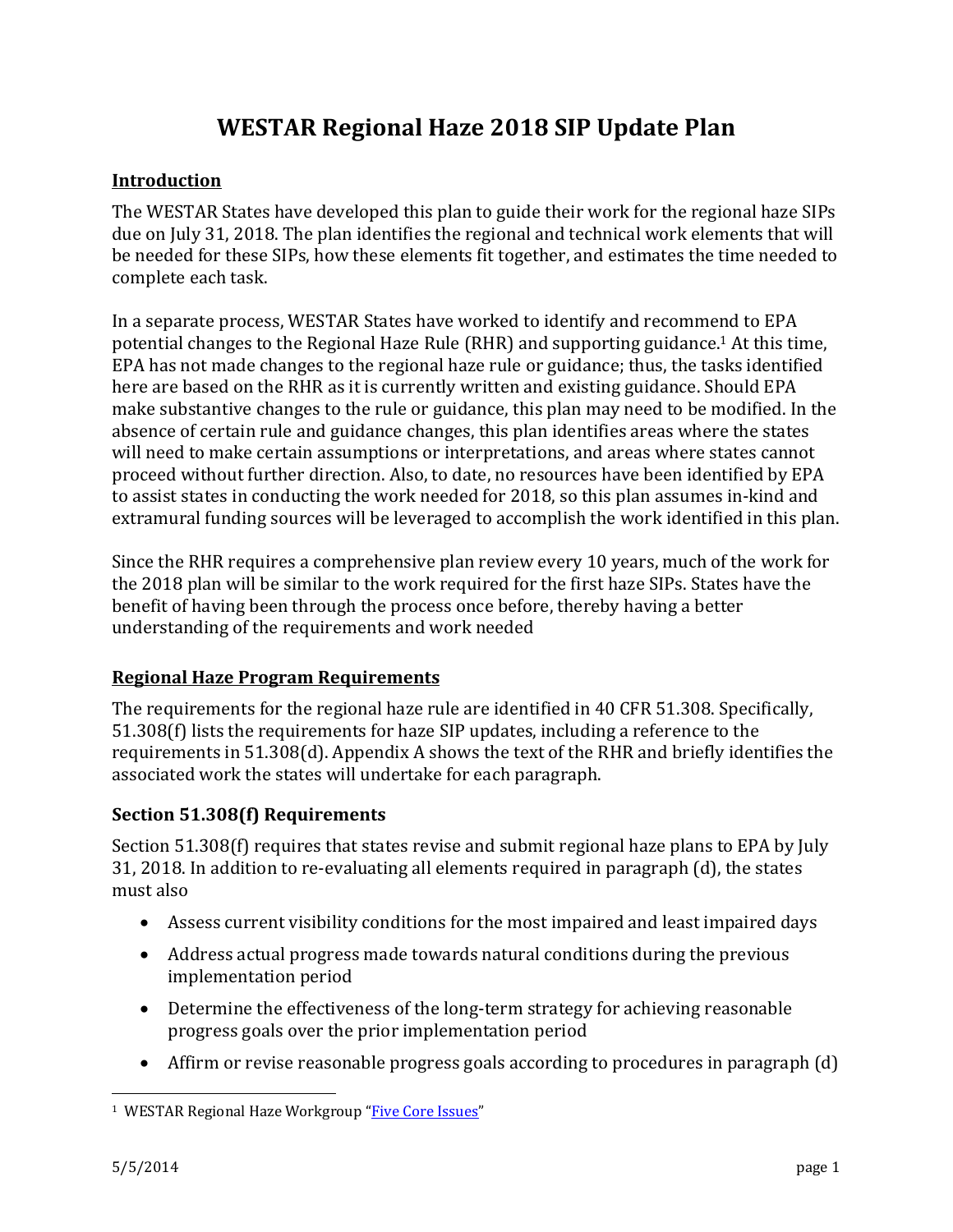#### **Section 51.308(d) Requirements**

As noted above, the section addressing the requirements for the SIP revisions references the requirements of paragraph (d). This paragraph's requirements address

- Establishing reasonable progress goals for the implementation period, including the four-factor analysis
- Determining current visibility conditions and comparing to natural conditions
- Developing long-term strategies to reduce emissions that contribute to visibility impairment
- Submitting a monitoring strategy

Throughout this plan, the sections of the regional haze rule most relevant to each task are cited. The RHR drives the work that needs to be done either explicitly, by requiring specific analyses (such as determining current visibility conditions), or implicitly, by requiring states to make planning decisions (such as identifying control measures to improve visibility). In order to make sound planning decisions, the states must complete a regional analysis, which requires the use of certain methods, inputs, timelines, and resources. There is not always a direct relationship between individual sections of the rule and specific tasks. 

Appendix A identifies the work needed to be able to effectively comply with each paragraph of the rule.

#### **Work Products Overview**

Exhibit 1 outlines the tasks to develop the regional haze SIPs and shows how they fit together. The regional work products are briefly described in Exhibit 2 with further detail in the sections below.

#### **Timeline**

This plan identifies an initial description and timeline for the substantial work that is needed over the next four years to complete the 2018 SIP. The timing to complete the plans by July 2018 depends on a reliable sequence of technical and planning work at the regional level and by individual states. In addition to these efforts, the states must provide time for consultation with the Federal Land Managers (FLMs) and for a public comment period, as well as the state adoption process. This all points to the need for states to start the 2018 SIP development process in early 2014. Exhibit 3 shows an overview of the timeline to develop these SIPs. With the exception of the Monitoring Data Analysis, the activities listed in this table will be covered, at least in part, in the Western Regional Modeling Framework work plan. A more detailed timeline is available in Appendix B.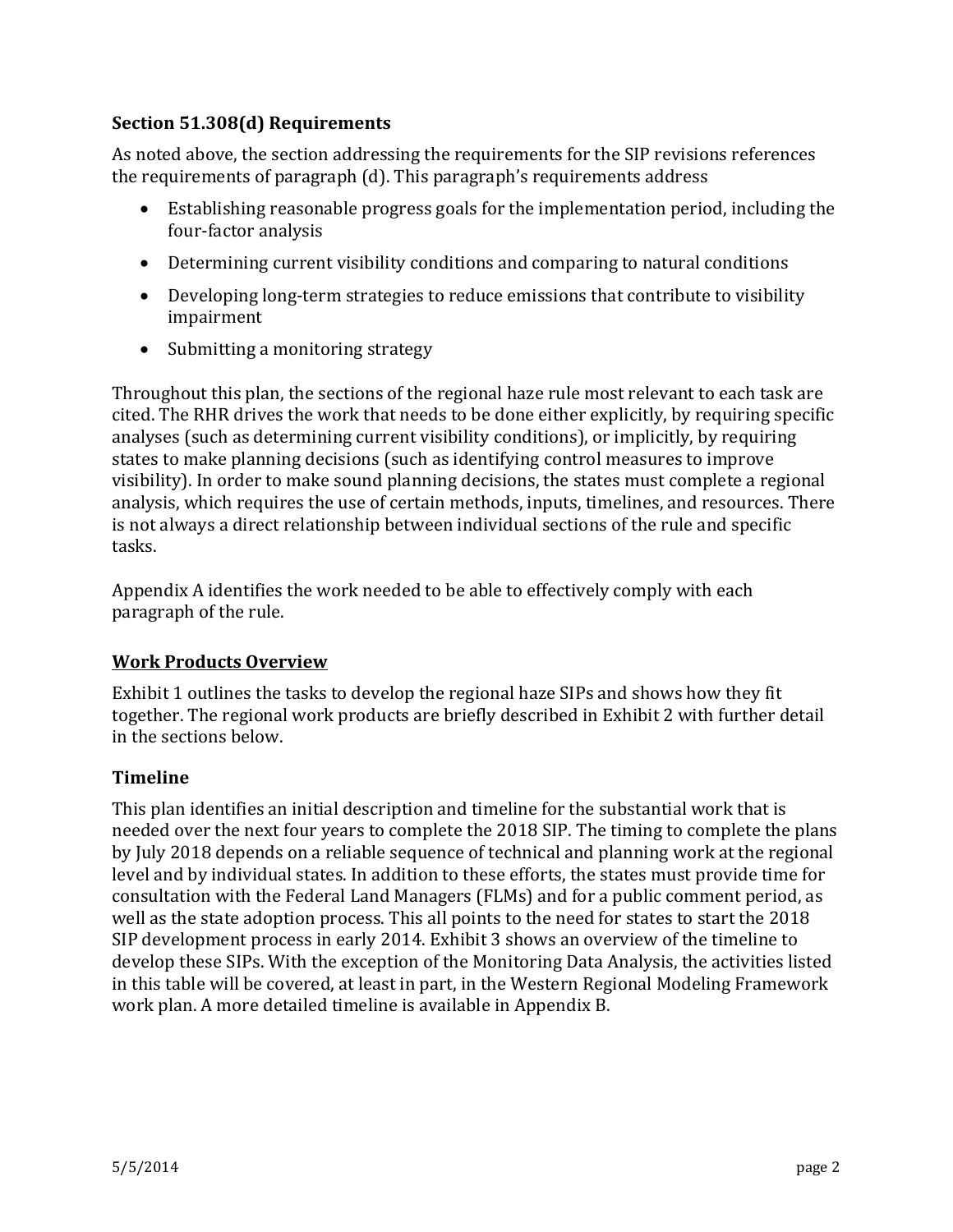

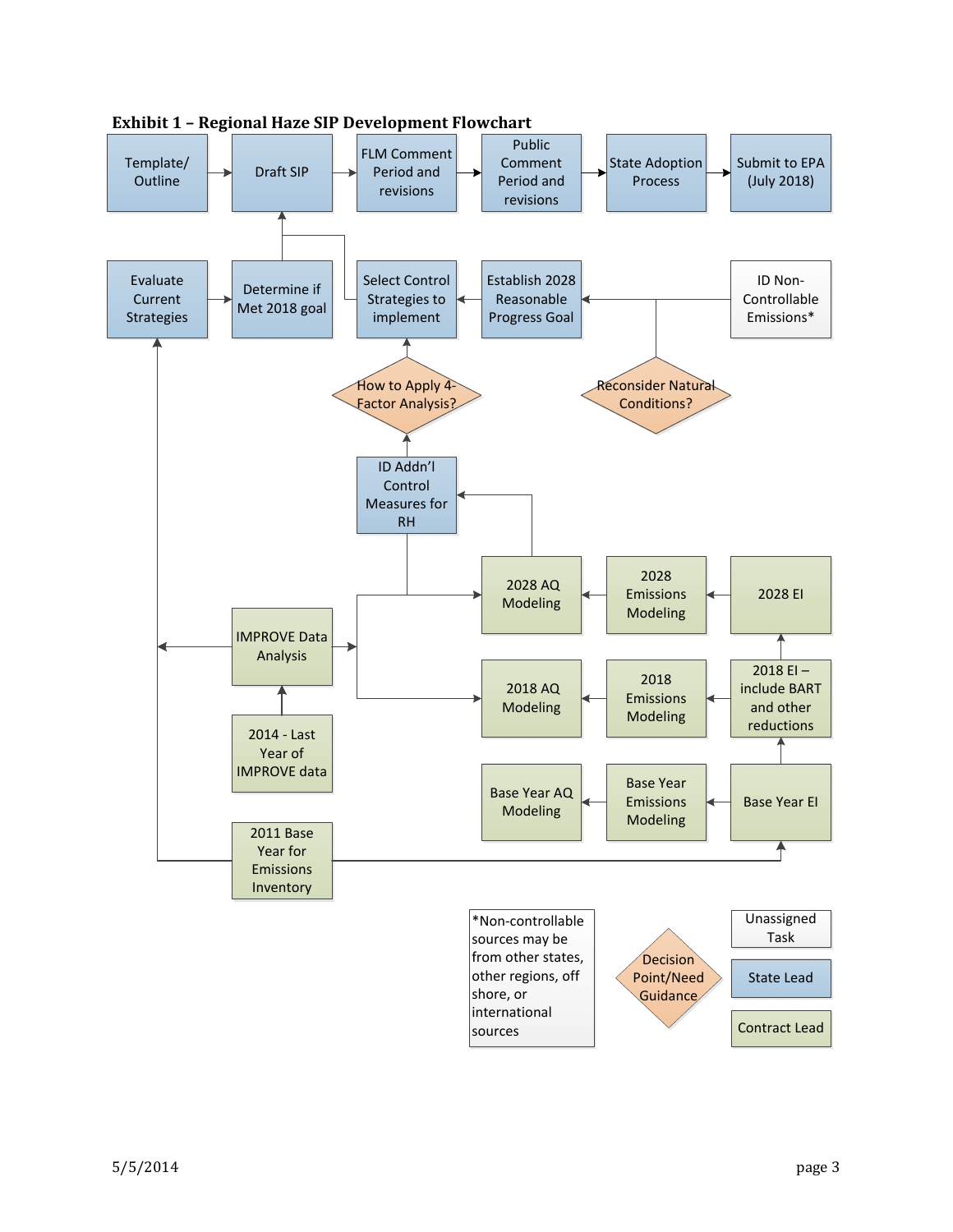**Exhibit 2 – Regional Analysis**

| <b>Regional Activity</b>                                                             | <b>Timeframe</b>                                                                                | <b>Comments</b>                                                                                                                                                                                |
|--------------------------------------------------------------------------------------|-------------------------------------------------------------------------------------------------|------------------------------------------------------------------------------------------------------------------------------------------------------------------------------------------------|
| <b>IMPROVE Monitoring Data</b><br>Analysis*                                          | 2010-2012 by end of 2014<br>2013 by end of 2015<br>2014 by end of 2016                          | Analysis of 2005-09 complete                                                                                                                                                                   |
| Emission inventory*                                                                  | 2011 base case by Spring, 2014<br>2018 projection by Fall, 2014<br>2028 scenarios by Fall, 2015 | Collective western states' involvement critical to<br>timely development of 2018 projection and 2028<br>planning cases                                                                         |
| Meteorological modeling**                                                            | Work underway now, complete by Spring, 2014                                                     | Use 2011 data for 2018 and 2028                                                                                                                                                                |
| Emissions modeling**                                                                 | Summer 2014 through late 2015                                                                   | Lags emission inventory work by 3-4 months<br>Cross-reference 2018 and 2028 "What If" control<br>strategies                                                                                    |
| AQ modeling base case &<br>source apportionment**                                    | 2011 base case, fully evaluated in 2014                                                         | Use existing WestJump AQMS 2008 base year<br>source apportionment results to assist initial work<br>on RH planning<br>New 2011 base year source apportionment - work<br>will start Spring 2014 |
| Regional "What If" control<br>strategies*                                            | Work from Spring, 2014, continue as needed until late<br>2015                                   |                                                                                                                                                                                                |
| Air Quality 2018 projection<br>& 2028 scenarios modeling<br>& source apportionment** | 2018 projections: Late 2014 through Fall, 2015<br>2028 scenarios: Fall, 2016                    | Results from 2028 "What If" scenarios needed no<br>later than Summer, 2016                                                                                                                     |
| Final state and regional<br>control strategies**                                     | Work from Summer, 2016 through end of 2016                                                      | All control strategies "on the books" or "on the<br>way" starting from 2011 base case to be included<br>in 2018 projections and 2028 planning cases for<br>inclusion in July, 2018 RHR SIPs    |
| * will need contractor support                                                       |                                                                                                 |                                                                                                                                                                                                |

 $^{**}$  can be partially covered by 3-State Data Warehouse Regional Modeling Framework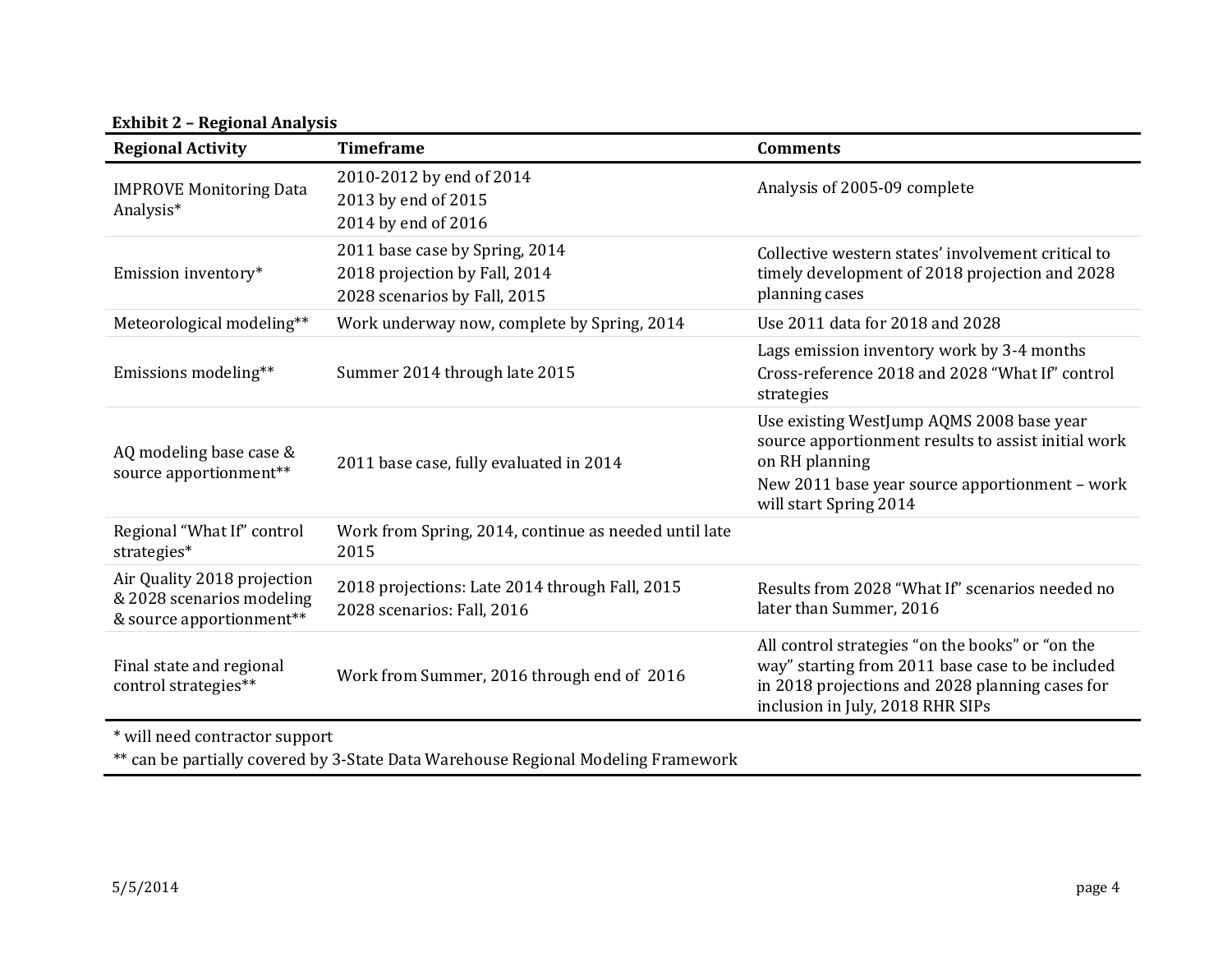

#### **Exhibit 3 – Regional Haze Timeline**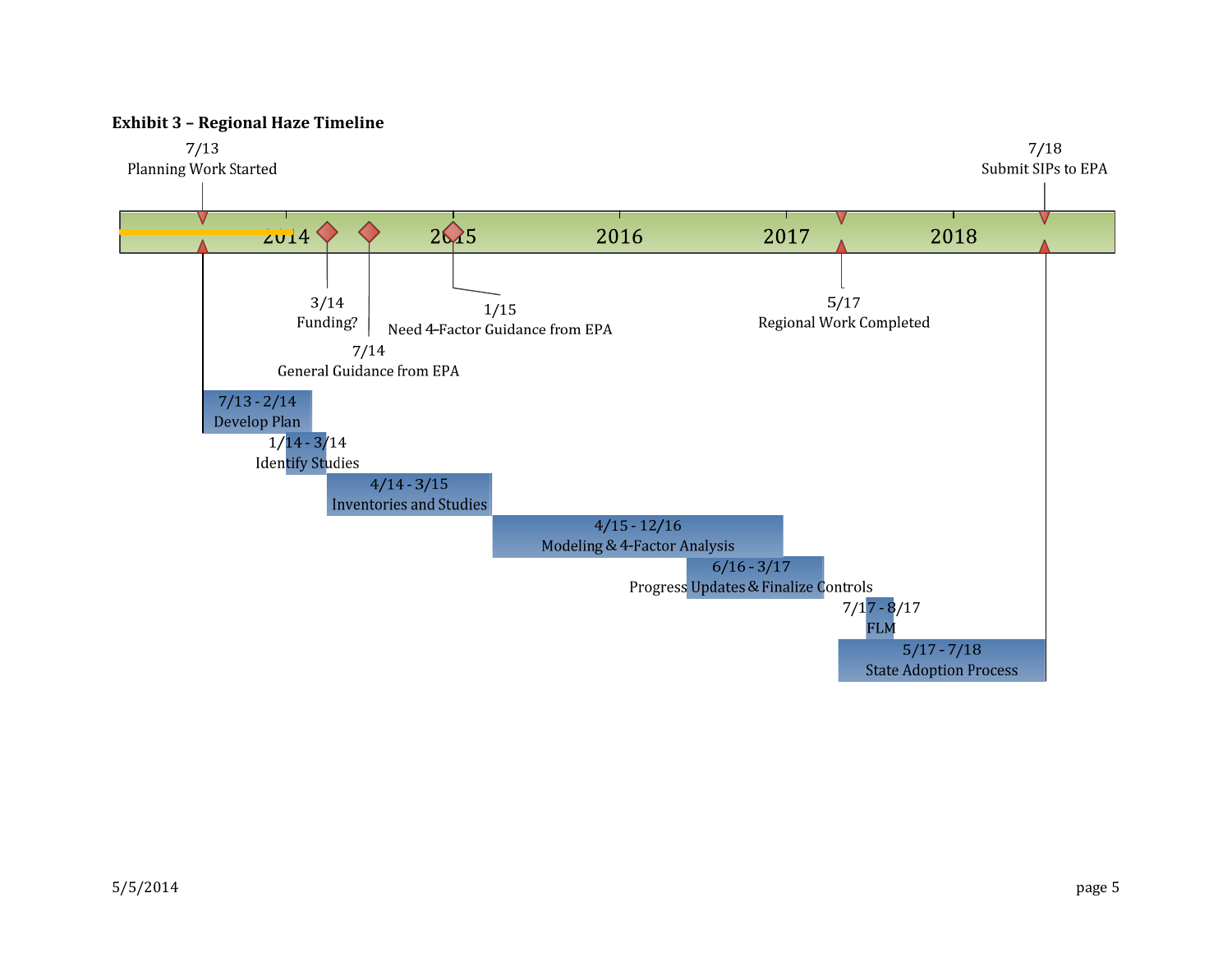The SIP adoption process varies from state to state. Colorado, with the requirement for their SIP to be approved by the state legislature, has the lengthiest process among the WESTAR States. In order to meet the July submission deadline, the Colorado SIP needs to be ready for adoption at the beginning of 2018. Add in time to consult with the FLMs and put the SIP out for public comment, the technical work must be completed by May 2017.

#### **Template/Outline**

For the first regional haze SIP, states worked together to develop a common template for their SIPs. For this second regional haze SIP, states anticipate using their initial SIPs as a general template. Where needed, states will work together to develop a common description of SIP elements.

#### **IMPROVE Monitoring Data Analysis**

Analyzing monitoring data is required to meet several sections of the regional haze rule:

- For all future implementation plan revisions, the number of deciviews by which current conditions, as calculated under paragraph  $(f)(1)$  of 40 CFR 51.308, exceed natural visibility conditions for the most impaired and least impaired days.  $(51.308(d)(2)(iv)(B))$
- Address current visibility conditions for the most impaired and least impaired days, and actual progress made towards natural conditions during the previous implementation period.  $(51.308(f)(1))$
- The effectiveness of the long-term strategy for achieving reasonable progress goals over the prior implementation period(s).  $(51.308(f)(2))$

The monitoring data analysis required for the SIP revisions is similar to the analysis supporting the five-year progress reports; as such, states will use a similar approach for this requirement. As part of this effort, states will continue to rely upon the WRAP TSS to store and display the data.

The RHR specifies that, "The period for calculating current visibility conditions is the most recent five-year period preceding the required date of the implementation plan submittal for which data are available." In the April 2013 "General Principles for the 5-Year Regional Haze Progress Reports for the Initial Regional Haze State Implementation Plans," EPA states that states should "consider a chart of the rolling average." In light of these two documents, states will provide the visibility conditions for the most recent five-year period, as well as rolling averages to better illuminate the overall visibility trends in recent years.

Because it takes 15-18 months before IMPROVE data is available, 2014 will be the last year of monitoring data evaluated for the SIPs, and the most recent five-year period will be 2010 through 2014. Data for 2014 will be available in mid-2016. Once the data is available, the contractor will prepare the analysis and provide a regional report on current visibility and recent trends to the states. The report is expected to be available to the states by the end of 2016, leaving a few months for states to incorporate the results into the SIP document.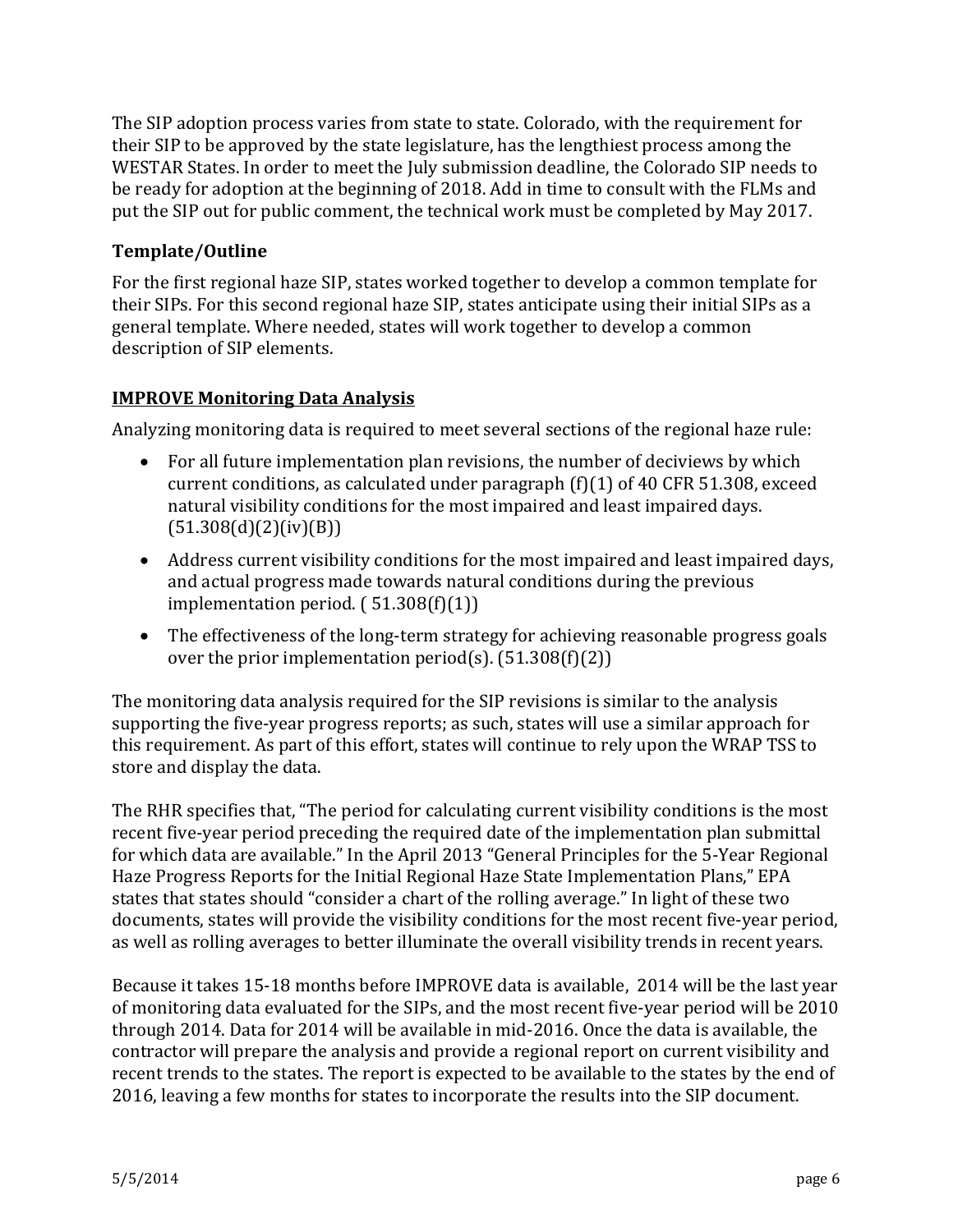Exhibit 4 is an excerpt from the full project timeline in Appendix B and highlights the timeline for completing the analysis of current visibility and recent trends.

| LAMINJIL I<br>THREADY TO DISTRIBUTE OUTLETING TISHBITLEY UNIVERSITY |             |                  |                  |
|---------------------------------------------------------------------|-------------|------------------|------------------|
| <b>Task</b>                                                         | <b>Days</b> | <b>Start</b>     | Finish           |
| Last year of monitoring data collected                              | 360         | January 2014     | December 2014    |
| Data analyzed                                                       | 540         | January 2015     | <b>June 2016</b> |
| Haze analysis by contractor                                         | 180         | <b>July 2016</b> | December 2016    |
| Determine if visibility goal met                                    | 90          | January 2017     | March 2017       |

**Exhibit 4 – Timeline to Evaluate Current Visibility and Trends**

#### **Regional Modeling and Analysis**

Regional modeling assists the states in addressing a number of requirements in the regional haze rule:

- Submit a long-term strategy that addresses regional haze visibility impairment for each mandatory Class I Federal area within the State and for each mandatory Class I Federal area located outside the State which may be affected by emissions from the State. The long-term strategy must include enforceable emissions limitations, compliance schedules, and other measures as necessary to achieve the reasonable progress goals established by States having mandatory Class I Federal areas.  $(51.308(d)(3))$
- For each mandatory Class I Federal area located within the State, the State must establish goals (expressed in deciviews) that provide for reasonable progress towards achieving natural visibility conditions. The reasonable progress goals must provide for an improvement in visibility for the most impaired days over the period of the implementation plan and ensure no degradation in visibility for the least impaired days over the same period.  $(51.308(d)(1))$
- The State may not adopt a reasonable progress goal that represents less visibility improvement than is expected to result from implementation of other requirements of the CAA during the applicable planning period.  $(51.308(d)(1)(vi))$
- Where other States cause or contribute to impairment in a mandatory Class I Federal area, the State must demonstrate that it has included in its implementation plan all measures necessary to obtain its share of the emission reductions needed to meet the progress goal for the area. If the State has participated in a regional planning process, the State must ensure it has included all measures needed to achieve its apportionment of emission reduction obligations agreed upon through that process.  $(51.308(d)(3)(ii))$
- The anticipated net effect on visibility due to projected changes in point, area, and mobile source emissions over the period addressed by the long-term strategy.  $(51.308(d)(3)(v)(G))$
- Affirmation of, or revision to, the reasonable progress goal in accordance with the procedures set forth in paragraph  $(d)(1)$  of this section. If the State established a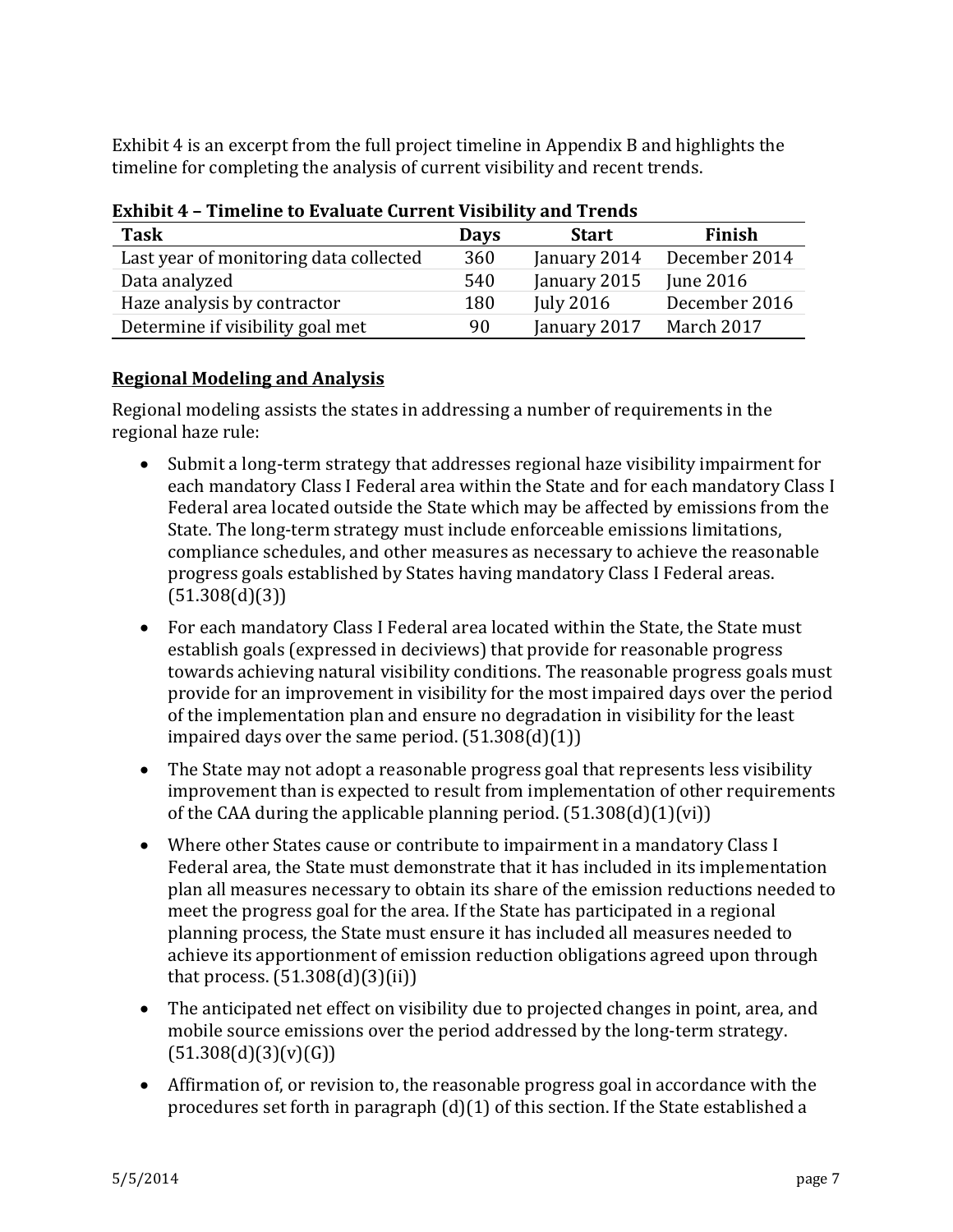reasonable progress goal for the prior period which provided a slower rate of progress than that needed to attain natural conditions by the year 2064, the State must evaluate and determine the reasonableness, based on the factors in paragraph  $(d)(1)(i)(A)$  of this section, of additional measures that could be adopted to achieve the degree of visibility improvement projected by the analysis contained in the first implementation plan described in paragraph  $(d)(1)(i)(B)$  of this section.  $(51.308(f)(3))$ 

In addition, assessing, "actual progress made towards natural conditions during the previous implementation period" will depend on regional modeling. Monitoring data for the full previous planning period will not be available until after the 2018 SIPs are due. To assess visibility conditions in 2018, regional modeling will be required.

In order to complete these tasks, states must analyze the effects of current and future emissions to determine their effects on visibility at Class I areas. For most of the WESTAR States, this analysis will be done through regional modeling, with the exceptions of Alaska and Hawaii. 

The regional modeling process includes several substantial tasks: emission inventory development, emissions modeling, meteorological modeling, and regional modeling. In addition, for states to evaluate the effects of potential strategies in 2028, multiple scenarios will need to be developed and modeled.

#### **Emissions Inventories**

Emissions inventories serve both as inputs to regional modeling and as assessment tools. Requirements relying on emission inventories include

- The State must identify all anthropogenic sources of visibility impairment considered by the State in developing its long-term strategy. The State should consider major and minor stationary sources, mobile sources, and area sources.  $(51.308(d)(3)(iv))$
- A statewide inventory of emissions of pollutants that are reasonably anticipated to cause or contribute to visibility impairment in any mandatory Class I Federal area. The inventory must include emissions for a baseline year, emissions for the most recent year for which data are available, and estimates of future projected emissions. The State must also include a commitment to update the inventory periodically.  $(51.308(d)(4)(v))$
- The effectiveness of the long-term strategy for achieving reasonable progress goals over the prior implementation period(s).  $(51.308(f)(2))$

Analysis for the initial regional haze SIPs was based on the 2002 emission inventory and projections. For the reasonable progress reports, the WESTAR States are using the 2008 inventory, leveraging work done for the WestJumpAQMS study. The 2018 SIPs will be based on the 2011 National Emissions Inventory (NEI), with projections to 2018 and 2028. Projections to 2018 will assist the states in evaluating progress made during the first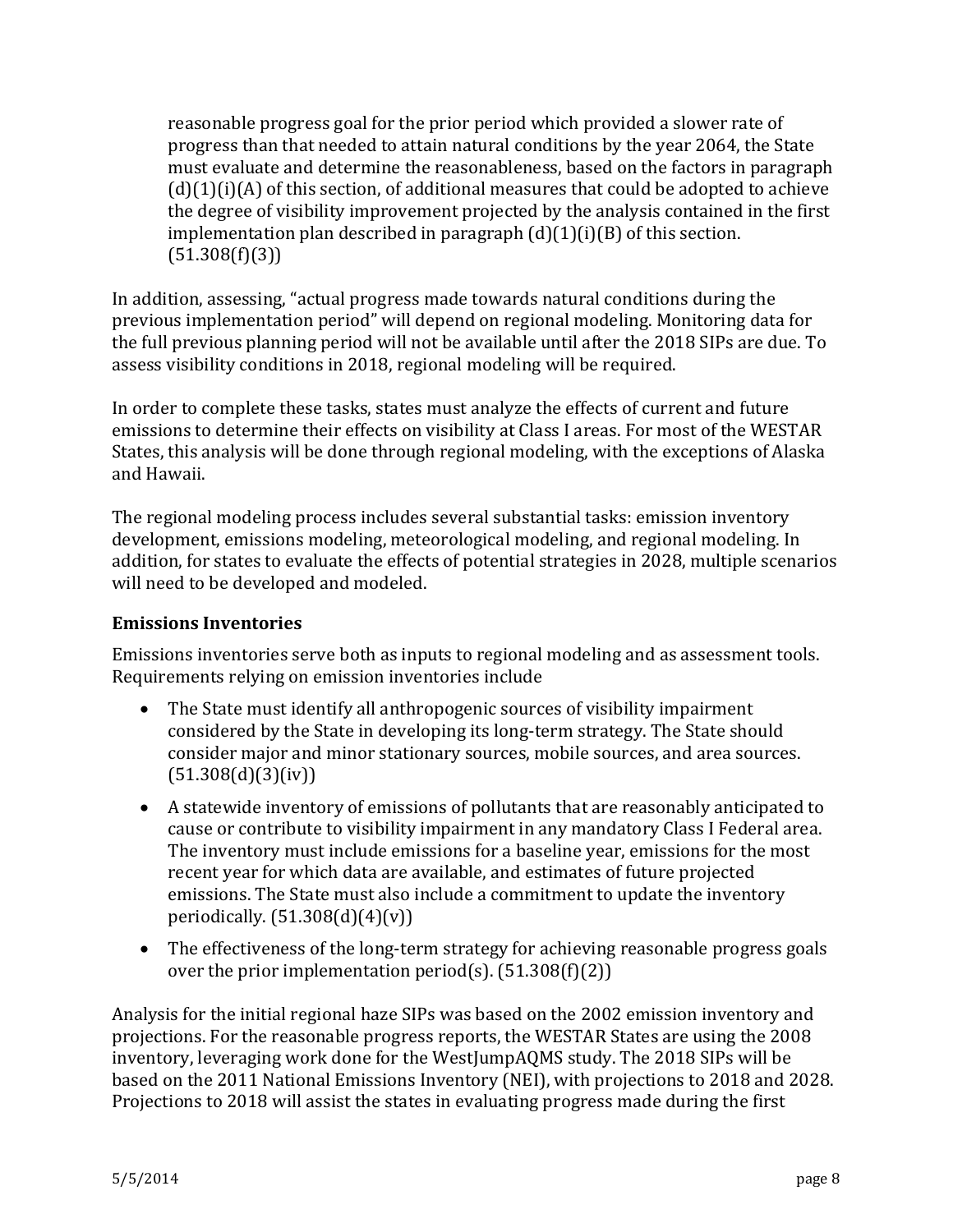implementation period, as well as setting a starting point for the next implementation period. Projections out to 2028 will allow the States to define their goals for the period and evaluate potential packages of emission reduction strategies. To accomplish this work, at least four inventories will be needed:

- 2011 Baseline Inventory NEI inventory with regional adjustments, as needed
- 2018 Projected Inventory 2011 inventory projected and adjusted to reflect emission changes that are "on the books" to be installed by 2018, but were not implemented by 2011, e.g., BART controls that will be installed between 2011 and 2018
- 2028 Projected Inventory 2011 inventory projected and adjusted to account for emission changes that are known to be coming, for example, mobile fleet changes, but are not reflected in the 2018 inventory
- 2028 Control Scenario Modifications to the 2028 inventory to test the regional effects of potential control strategies and establish reasonable progress goals for 2028

The WESTAR States anticipate that having the emission inventories completed by the middle of 2015 will allow sufficient time to do the subsequent modeling. Although 2014 is a NEI year and will begin the preparation of another emission inventory, inventories for 2014 will not be available until long after the inputs are needed for modeling. For this reason, it is not feasible to use the 2014 NEI as the basis for the 2018 SIP.

#### **Emission Inventory Projection Methods**

Some emission categories have well-accepted projection methods; mobile sources and electric generation fall into this group. Some source categories are more challenging to project, including wildland fire and oil and gas development. The WESTAR States will work together to develop mutually acceptable projection methods for each emissions inventory category. The earlier the states can agree on projection methods for these sources, the simpler and quicker emissions can be developed for modeling.

For some source categories, an option is to use the same emissions for multiple years. This approach was used in the past for fire emissions. For other categories, such as oil and gas, states may need to develop their own projections based on expected activity in the individual state. 

#### **Additional Emission Inventory Studies**

To prepare the first Regional Haze SIP, the WRAP led the development of a number of special studies, such as developing data sets or tools for gathering data (e.g., FETS) for the first time, which will not need to be repeated. Some of the studies were emission inventories for specific sectors, which may need additional scrutiny to adequately support the 2018 SIP development.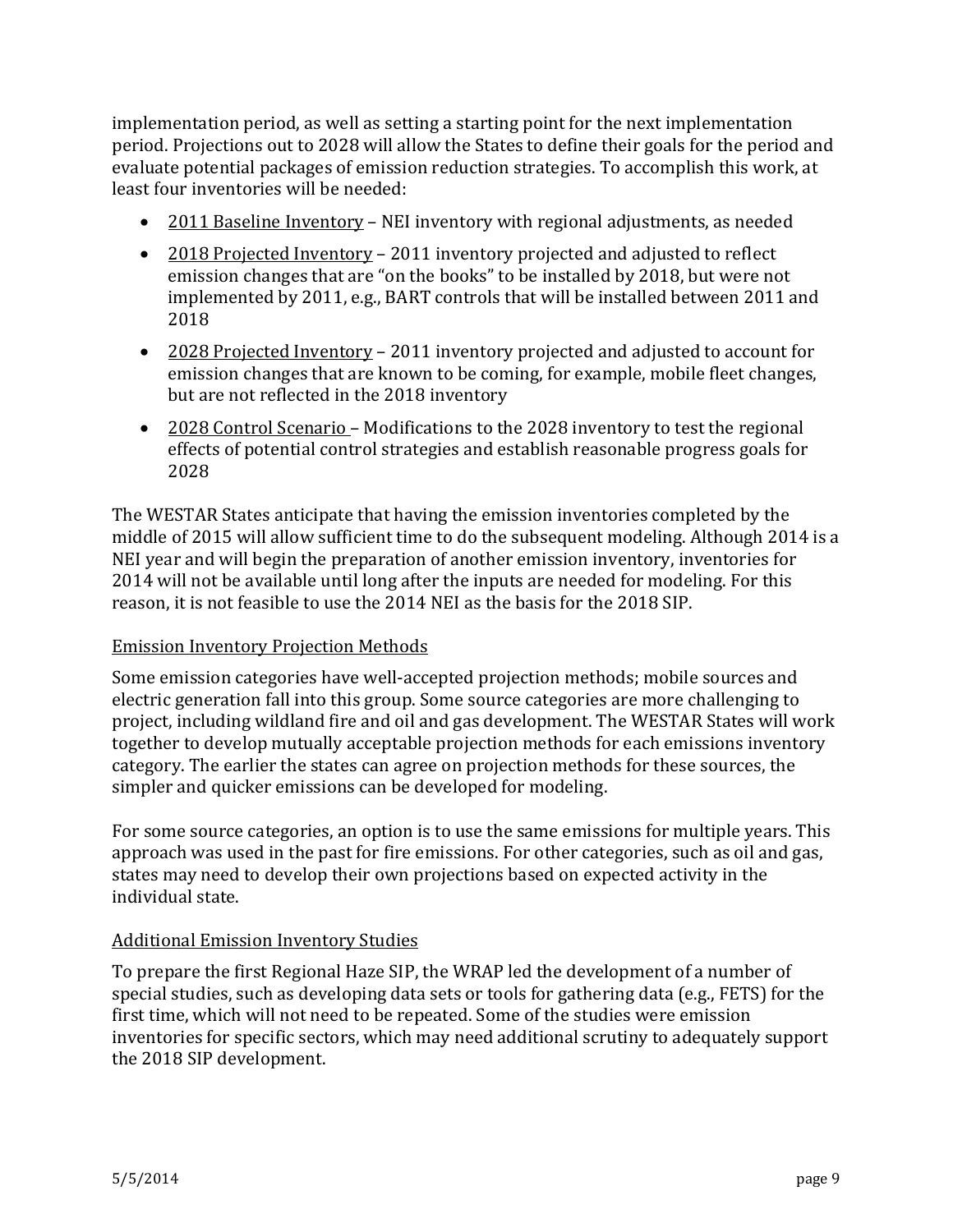Topics potentially warranting additional study or inventory development or refinement for the 2018 SIP include

- Oil and gas sector
- Canada and Mexico
- $\bullet$  Marine/offshore shipping
- Global (China, etc.)
- Dust
- Wildfire average
- Ammonia (agricultural)

#### Sector Methods

For this interstate planning effort, consistent and comparable emission inventories are important. Interstate coordination on emission inventory preparation and adjustments will improve the accuracy of these emission sectors. Consistency among state inventories will also ensure fair and reasonable apportionment for Class I areas affected by emissions from outside the state.

Some sectors will require additional refinements or considerations. For example, because wildland fire emissions vary greatly from year to year, and are not predictable, states will need to agree on an estimation method. Other refinements may be specific to individual states or a few states, such as emissions from the oil and gas industry in some states. Methods specific to individual sectors must be developed early on so that they can be consistently applied throughout the process.

#### **Emission Inventory Method Changes**

As emission inventory tools and methods improve over time, the states must reconcile differences in methods when comparing emissions from year to year to determine progress. For example, at the time of the first SIPs, MOBILE6.2 provided on-road emission estimates, but now MOVES has replaced the older tool.

#### **Regional Modeling**

Regional modeling supports assessing previous progress, estimating future visibility, selecting visibility improvement strategies, and developing reasonable progress goals:

• For each mandatory Class I Federal area located within the State, the State must establish goals (expressed in deciviews) that provide for reasonable progress towards achieving natural visibility conditions. The reasonable progress goals must provide for an improvement in visibility for the most impaired days over the period of the implementation plan and ensure no degradation in visibility for the least impaired days over the same period.  $(51.308(d)(1))$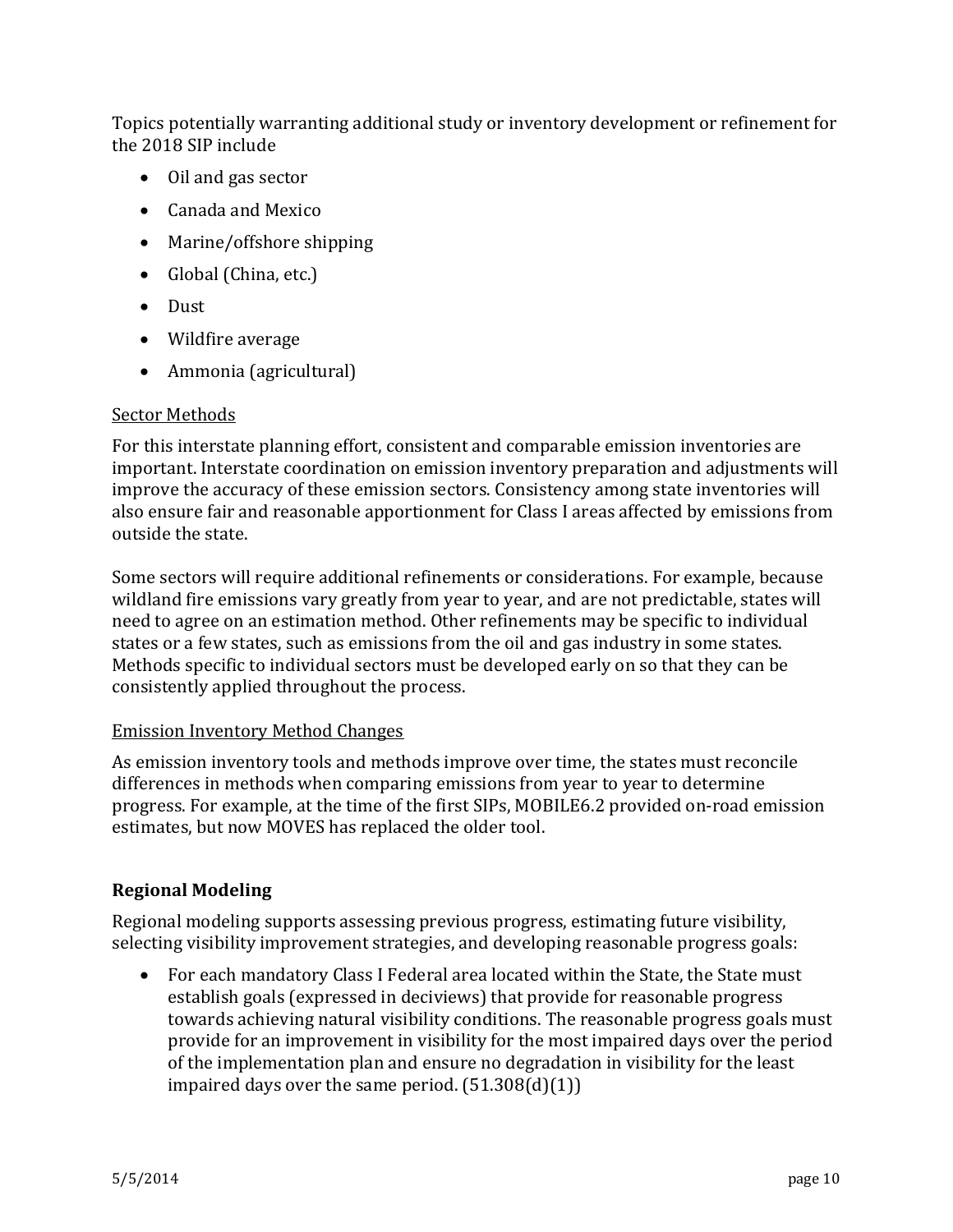- The State may not adopt a reasonable progress goal that represents less visibility improvement than is expected to result from implementation of other requirements of the CAA during the applicable planning period.  $(51.308(d)(1)(vi))$
- Where other States cause or contribute to impairment in a mandatory Class I Federal area, the State must demonstrate that it has included in its implementation plan all measures necessary to obtain its share of the emission reductions needed to meet the progress goal for the area. If the State has participated in a regional planning process, the State must ensure it has included all measures needed to achieve its apportionment of emission reduction obligations agreed upon through that process.  $(51.308(d)(3)(ii))$
- $\bullet$  The anticipated net effect on visibility due to projected changes in point, area, and mobile source emissions over the period addressed by the long-term strategy.  $(51.308(d)(3)(v)(G))$
- Affirmation of, or revision to, the reasonable progress goal in accordance with the procedures set forth in paragraph  $(d)(1)$  of this section. If the State established a reasonable progress goal for the prior period which provided a slower rate of progress than that needed to attain natural conditions by the year 2064, the State must evaluate and determine the reasonableness, based on the factors in paragraph  $(d)(1)(i)(A)$  of this section, of additional measures that could be adopted to achieve the degree of visibility improvement projected by the analysis contained in the first implementation plan described in paragraph  $(d)(1)(i)(B)$  of this section.  $(51.308(f)(3))$

#### Meteorological and Emissions Modeling

Meteorological and emission modeling will prepare the inputs for regional modeling. To complement the 2011 emissions inventory, 2011 meteorological data will be used for all the regional modeling analyses.

#### **Alaska Analysis**

For the first regional haze SIP, Alaska was not included in the regional modeling domain. Instead, back trajectory and weighted emission potential analysis (WEP) provided insight into the sources of haze affecting Alaska's Class I Areas. Similar analysis will be required for the 2018 regional haze SIPs. Alaska will need to complete other analysis the same as other states. 

#### **Additional Studies**

To fill in data gaps for the original SIP, the WRAP contracted several additional emission studies specific to Alaska:

- Alaska Rural Emissions Inventory
- Alaska Aviation Emissions Inventory
- Alaska Marine Emissions Inventory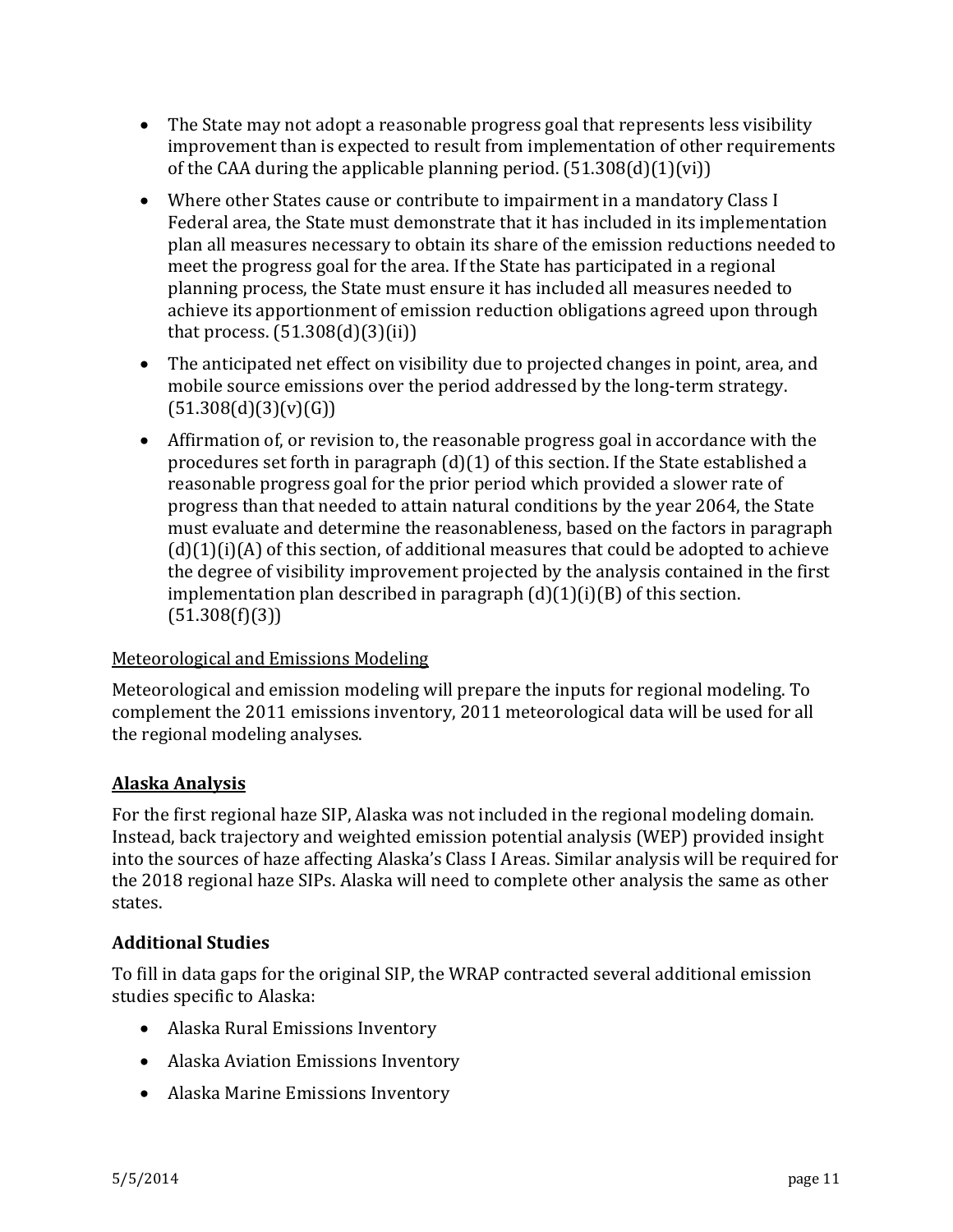Alaska DEC has brought the Rural Inventory in-house and is currently working to update it. DEC staff are also working to compare the Alaska specific marine and aviation inventories with the NEI inventories to determine what additional analysis will be required for the 2018 SIP. 

#### **Hawaii Analysis**

Like Alaska, Hawaii is not included in the Western state regional modeling domain. Nonetheless, Hawaii will need to complete the other required analysis.

#### **Emission Reduction Strategies and Reasonable Progress Goals**

The regional haze rule requires that

• In establishing a reasonable progress goal for any mandatory Class I Federal area within the State, the State must:  $(A)$  Consider the costs of compliance, the time necessary for compliance, the energy and non-air quality environmental impacts of compliance, and the remaining useful life of any potentially affected sources, and include a demonstration showing how these factors were taken into consideration in selecting the goal.  $(51.308(d)(1)(i))$ 

These four considerations are commonly referred to as the "four-factor analysis." Several other paragraphs of the regional haze rule also rely on work stemming from the four-factor analysis: 

- For the period of the implementation plan, if the State establishes a reasonable progress goal that provides for a slower rate of improvement in visibility than the rate that would be needed to attain natural conditions by 2064, the State must demonstrate, based on the factors in paragraph  $(d)(1)(i)(A)$  of this section, that the rate of progress for the implementation plan to attain natural conditions by 2064 is not reasonable; and that the progress goal adopted by the State is reasonable. The State must provide to the public for review as part of its implementation plan an assessment of the number of years it would take to attain natural conditions if visibility improvement continues at the rate of progress selected by the State as reasonable.  $(51.308(d)(1)(ii))$
- The State must identify all anthropogenic sources of visibility impairment considered by the State in developing its long-term strategy. The State should consider major and minor stationary sources, mobile sources, and area sources.  $(51.308(d)(3)(iv))$
- Affirmation of, or revision to, the reasonable progress goal in accordance with the procedures set forth in paragraph  $(d)(1)$  of this section. If the State established a reasonable progress goal for the prior period which provided a slower rate of progress than that needed to attain natural conditions by the year 2064, the State must evaluate and determine the reasonableness, based on the factors in paragraph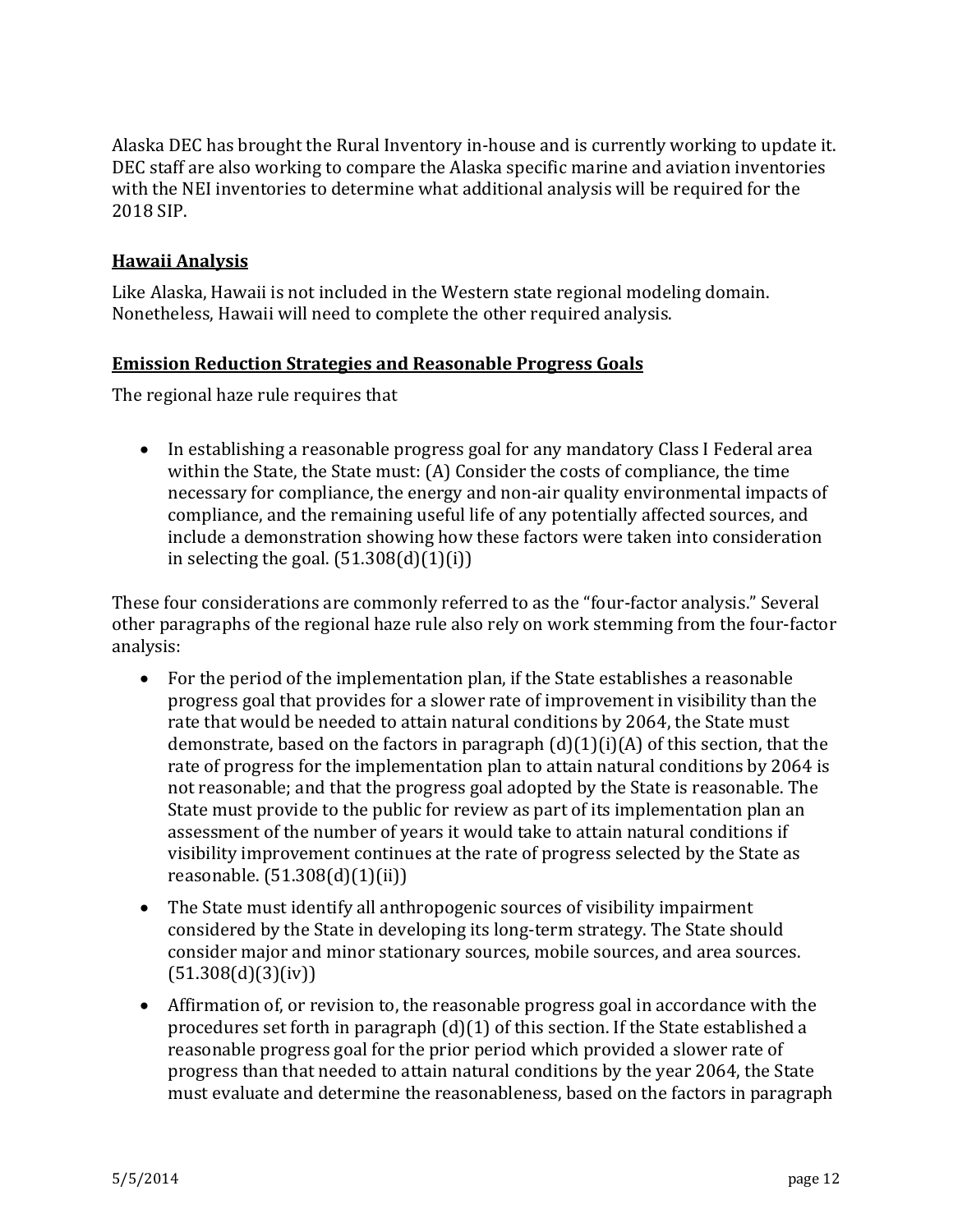$(d)(1)(i)(A)$  of this section, of additional measures that could be adopted to achieve the degree of visibility improvement projected by the analysis contained in the first implementation plan described in paragraph  $(d)(1)(i)(B)$  of this section.  $(51.308(f)(3))$ 

#### **Four‐Factor Analysis**

Four-factor analysis is complex and time consuming. For the first SIP, most western states focused their four-factor analysis on sources requiring analysis for best available retrofit technology (BART). For the 2018 SIP, the regional haze rule does not identify any set of sources to focus analysis on. This void means that states must first identify which sources or source categories warrant four-factor analysis and then complete the analysis.

In addition to not providing direction on which sources or source categories to focus the four-factor analysis on, EPA has not provided any guidance on how to compete the analysis on non-BART sources.

The western states plan to identify sources or source categories for potential four-factor analysis using simple screening methods, such as total emissions and  $Q/d$  (emissions quantity divided by distance to Class I area) comparisons. By setting thresholds for these screening analyses, the sources or source categories most likely to affect visibility at Class I areas can be identified and those not likely to affect visibility will not receive additional time-consuming analysis. The western states will also remove sources already controlled under either BART or other requirements from the pool of those possibly receiving additional scrutiny. Although they may be affecting visibility, if little can be done to further control the emissions, analyzing them is not and efficient use of resources.

Essential to any evaluation of controls is the ability to demonstrate how the identified sources or source categories are affecting Class I area visibility, in order to quantify or measure improvements in haze. However, there are major technical and resource issues that states will face in conducting such evaluations, and limited assistance expected from regional planning organizations in the future. Without a strong technical basis to show reasonably attributable visibility impairment, and without more clarity in the RHR on how to demonstrate "reasonable progress," it will difficult for states to make any progress in improving haze and implementing the RHR.

#### **Potential Visibility Effects**

One question often raised with four-factor analysis regards the potential effect of the proposed emission reductions on overall visibility: Will implementing the proposed controls improve visibility at the Class I areas the source affects? Or alternately considered, how much emission reduction is needed to make a visibility improvement?

The states expect to be challenged when requiring emission controls that have little noticeable effect on visibility; they must focus on controls that have demonstrable effects on visibility.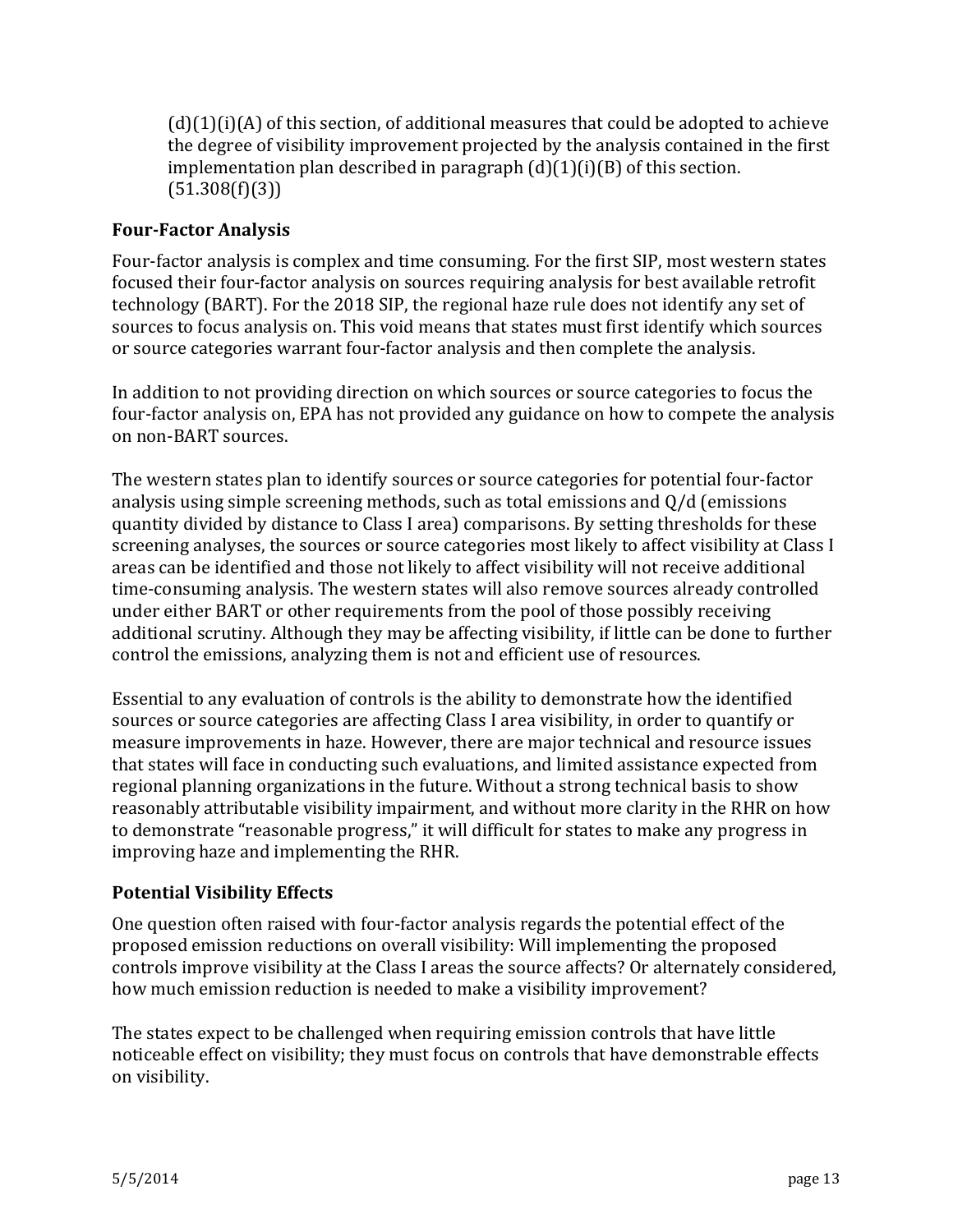#### **Reasonable Progress Authority**

All states will need to ensure that that they have sufficient authority to implement strategies selected for inclusion in their regional haze SIP. During the development of the first haze SIPs, a number of states had to adopt additional rules that would allow them to implement the strategies required under BART. For this second SIP, if strategies are selected because they help the state meet reasonable progress, the state may need to adopt rules allowing them to use reasonable progress as criteria for implementing controls. Stated another way, does the state have the authority to require emission limits for reasonable progress?

#### **Reasonable Progress Goal**

Section  $51.308$  (d)(1) identifies the requirements for setting and evaluating reasonable progress goals. Regional modeling provides the information needed for these tasks.

**(1)***Reasonable progress goals.* For each mandatory Class I Federal area located within the State, the State must establish goals (expressed in deciviews) that provide for reasonable progress towards achieving natural visibility conditions. The reasonable progress goals must provide for an improvement in visibility for the most impaired days over the period of the implementation plan and ensure no degradation in visibility for the least impaired days over the same period.

**(i)** In establishing a reasonable progress goal for any mandatory Class I Federal area within the State, the State must:

**(A)** [4-Factor Analysis] Consider the costs of compliance, the time necessary for compliance, the energy and non-air quality environmental impacts of compliance, and the remaining useful life of any potentially affected sources, and include a demonstration showing how these factors were taken into consideration in selecting the goal.

**(B)** [Rate of Progress for 2064] Analyze and determine the rate of progress needed to attain natural visibility conditions by the year 2064. To calculate this rate of progress, the State must compare baseline visibility conditions to natural visibility conditions in the mandatory Federal Class I area and determine the uniform rate of visibility improvement (measured in deciviews) that would need to be maintained during each implementation period in order to attain natural visibility conditions by 2064. In establishing the reasonable progress goal, the State must consider the uniform rate of improvement in visibility and the emission reduction measures needed to achieve it for the period covered by the implementation plan.

**(ii)** For the period of the implementation plan, if the State establishes a reasonable progress goal that provides for a slower rate of improvement in visibility than the rate that would be needed to attain natural conditions by 2064, the State must demonstrate, based on the factors in paragraph  $(d)(1)(i)(A)$  of this section, that the rate of progress for the implementation plan to attain natural conditions by 2064 is not reasonable; and that the progress goal adopted by the State is reasonable. The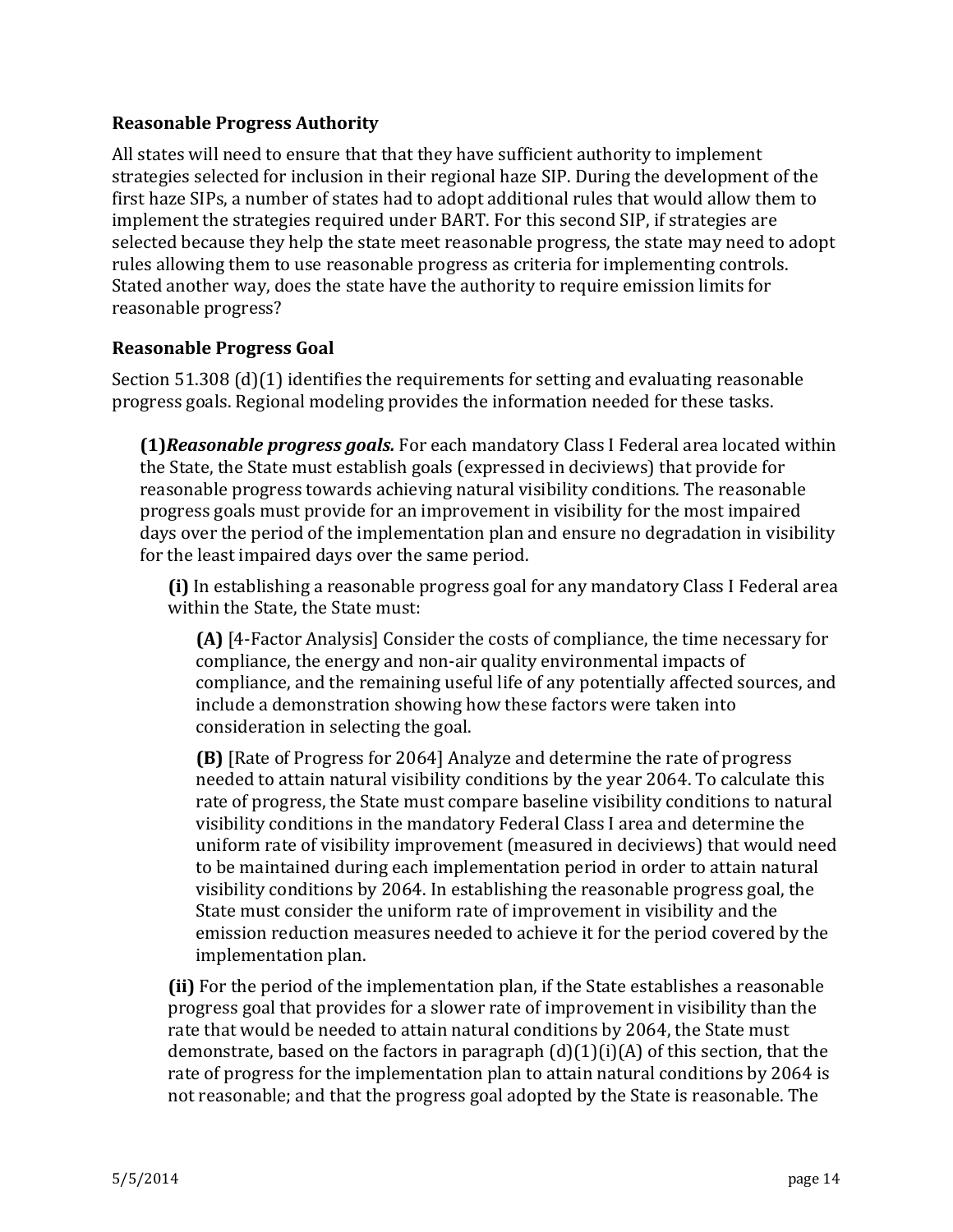State must provide to the public for review as part of its implementation plan an assessment of the number of years it would take to attain natural conditions if visibility improvement continues at the rate of progress selected by the State as reasonable. 

**(iii)** In determining whether the State's goal for visibility improvement provides for reasonable progress towards natural visibility conditions, the Administrator will evaluate the demonstrations developed by the State pursuant to paragraphs  $(d)(1)(i)$  and  $(d)(1)(ii)$  of this section.

**(iv)** In developing each reasonable progress goal, the State must consult with those States which may reasonably be anticipated to cause or contribute to visibility impairment in the mandatory Class I Federal area. In any situation in which the State cannot agree with another such State or group of States that a goal provides for reasonable progress, the State must describe in its submittal the actions taken to resolve the disagreement. In reviewing the State's implementation plan submittal, the Administrator will take this information into account in determining whether the State's goal for visibility improvement provides for reasonable progress towards natural visibility conditions.

**(v)** The reasonable progress goals established by the State are not directly enforceable but will be considered by the Administrator in evaluating the adequacy of the measures in the implementation plan to achieve the progress goal adopted by the State.

**(vi)** The State may not adopt a reasonable progress goal that represents less visibility improvement than is expected to result from implementation of other requirements of the CAA during the applicable planning period.

In order to project progress, the WESTAR States will calculate the planning period's reasonable progress goal and the end date for the regional haze process based on the results of the 2011, 2018, and 2028 modeling runs.

The 2018 SIP represents the second SIP and will have a new starting point, the average of  $2009-2014$ , and a new 10-year reasonable progress goal. The line connecting these two points, will determine a new final year for meeting natural conditions. As illustrated in Exhibit 5, this new end-year could be early or later than the year identified in the first regional haze SIP.

Under the RHR, a State must demonstrate reasonable progress based on implementation of the emission reduction strategies in its SIP. However "uncontrollable" sources (both natural and some anthropogenic) can adversely impact the reasonable progress demonstration such as an abnormally high wildfire year affecting the 20% worst days. In such cases, the RHR should allow a State to make an "affirmative demonstration" that it is making reasonable progress – except for impairment caused by natural events or uncontrollable anthropogenic sources that are beyond the State's legal authority or jurisdiction.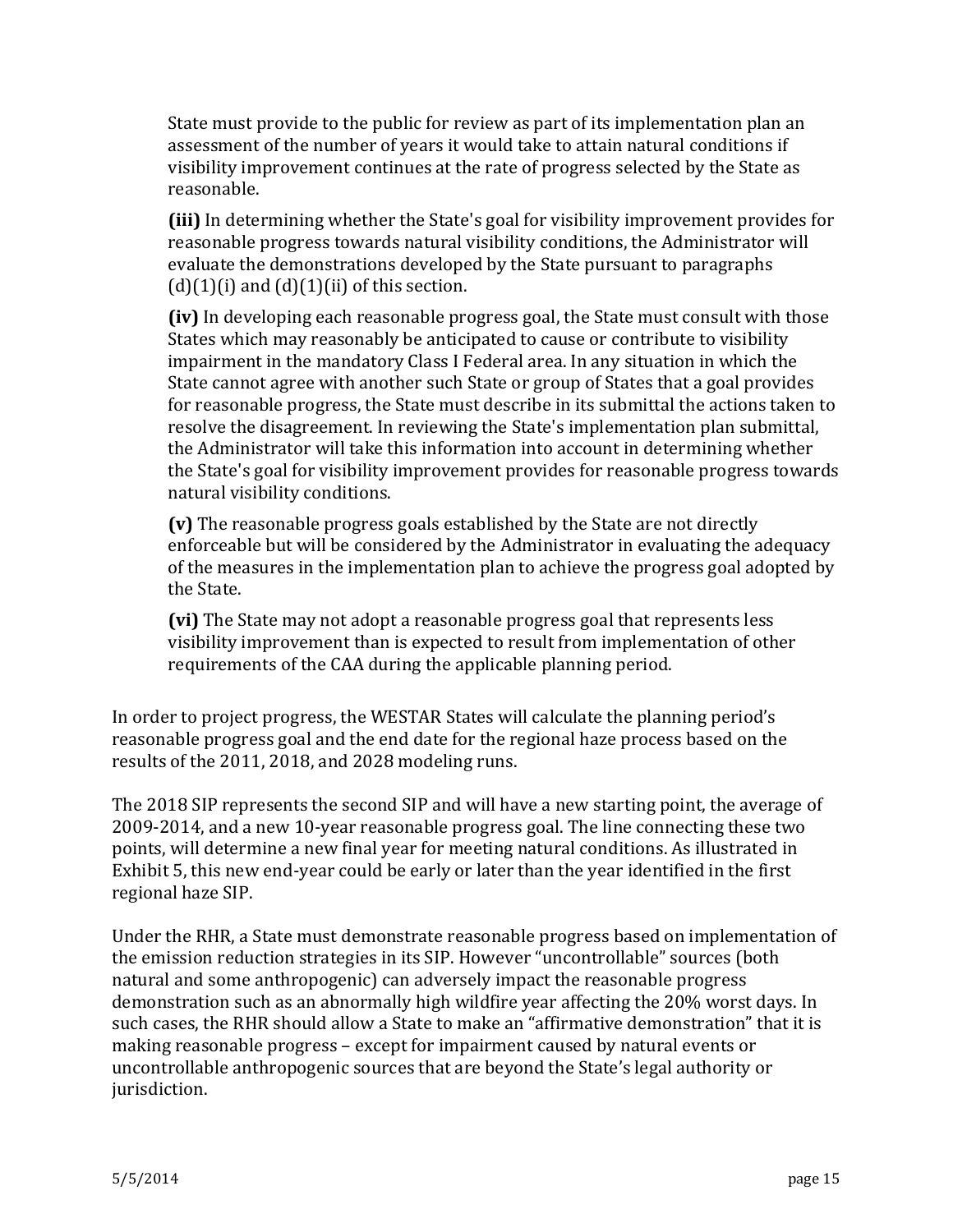

**Exhibit 5 – Establishing Planning Period Reasonable Progress Goals**

# **Other Issues Affecting Direction of Regional Haze Work**

In their recommendations to EPA, the western states identified specific areas for revising the RH rule or where additional guidance is needed. These are referred to as the five "core issues." Several of these issues apply to developing the 2018 SIPs.

# **The Five "Core Issues"**

A workgroup of regional haze coordinators from WESTAR States developed specific recommendations to address five "core issues" associated with the RHR, focusing mostly on potential rule changes, and the need for further guidance. Representatives from the Regional Haze Workgroup presented these core issues to EPA in August 2013, at their headquarters in North Carolina. At this date, there is no formal response from EPA or indication if the issues will be addressed far enough in advance of 2018 to assist states in preparing the 2018 RH SIPs.

### 1. 5-Year Progress Reports

The focus of this core issue is to simplify the process and requirements for states in submitting 5-year progress reports, by eliminating the requirements for a SIP revision and a "determination of adequacy."

2. Achieving Natural Conditions and Reasonable Progress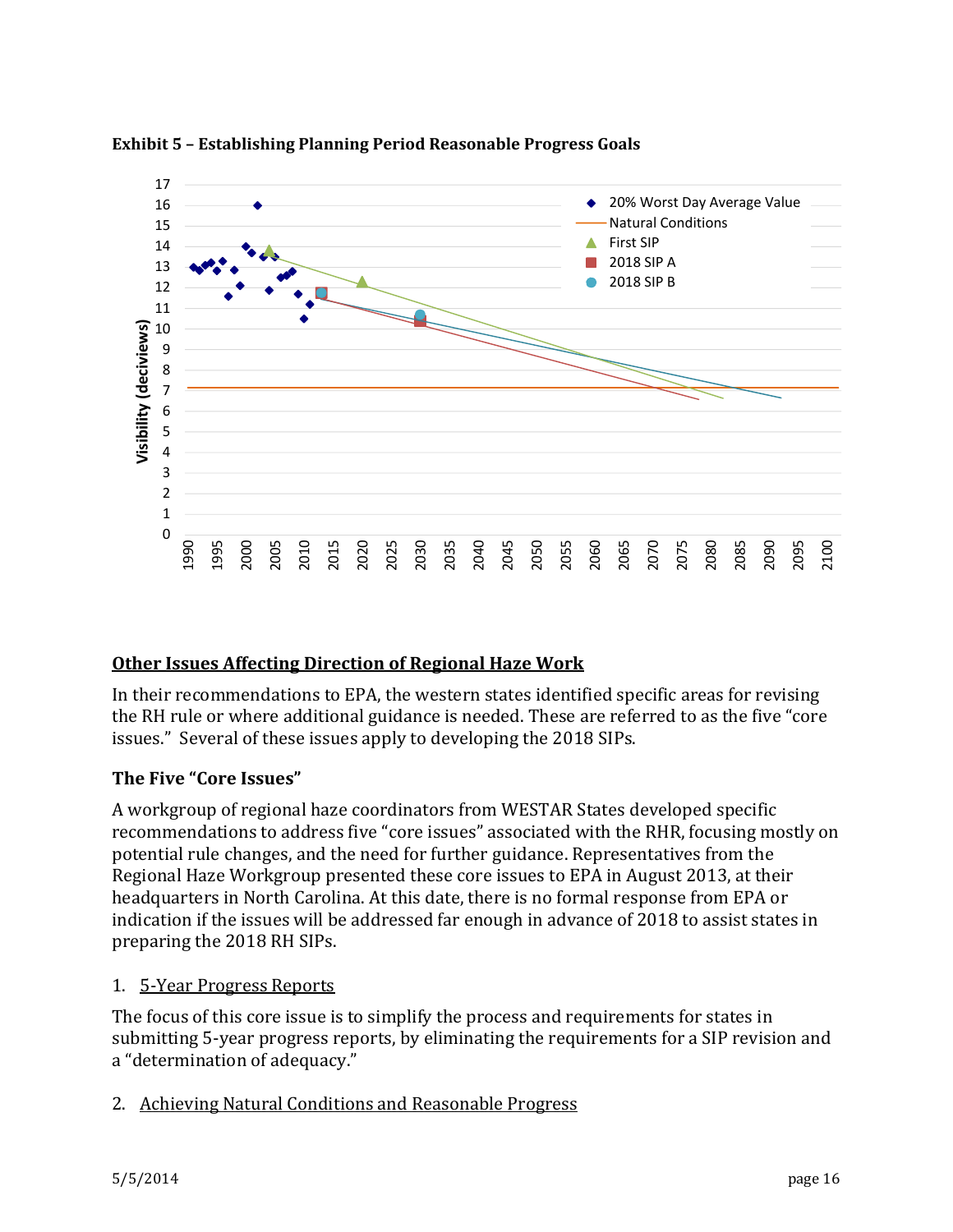This core issue addresses the primary goal of the regional haze rule  $-$  to achieve natural conditions - and the concerns states have about how achievable this goal is, the dilemma it poses for states in terms of "controllable vs. uncontrollable" sources and eliminating all anthropogenic contribution to haze by 2064.

#### 3. Developing Effective Long-Term Strategies after BART to Achieve Reasonable Progress

This core issue focuses on "post-BART" implementation, and the concerns states have about the lack of clear and consistent criteria or guidelines in the regional haze rule for developing effective ongoing, long-term strategies to reduce regional haze and achieve Reasonable Progress by 2064.

#### 4. Integrate Planning

This core issue deals with the need for a multi-pollutant focus and better integration of NAAQS into the regional haze SIP planning process, as NAAQS-related controls are a major source of emission reductions and provide significant visibility benefits, yet often are out of sync with regional haze SIPs.

#### 5. Class I Area Visitation as a Consideration

This core issue focuses on whether visitation should play a role in developing regional haze strategies. 

#### **Core Issues critical to meet the 2018 SIP deadline.**

Of the above core issues, numbers 2 and 3 are the most relevant to the work that states need to conduct in preparing their 2018 SIPs, while others are options for rule changes that are less essential for 2018. For example, under core issue 2, revisiting the goal of achieving natural conditions, or recalculating the 2064 estimate of natural conditions, are key elements of this core issue, but are not as essential as the need to focus on "controllable" sources. Equally important under core issue 3 is the need for clear and consistent criteria or guidance for developing long-term strategies that are "post-BART." This information would include the requirements for conducting the "four-factor analysis," which due to the lack of any guidance, makes it necessary for states to develop the criteria on their own.

#### **Controllability of Emissions**

The regional haze guidance assumes that a dominant set of anthropogenic sources are affecting visibility and can be reduced through control measures. There are areas in the west where this assumption may not hold true.

Two factors determine whether an emissions source is controllable: the location of the emission source and whether the emissions are naturally occurring or are anthropogenic. For emissions to be controllable by a state, they must originate from sources in the state and be caused by human activity. Exhibit 6 shows the four possible combinations of location and source type – only one is controllable.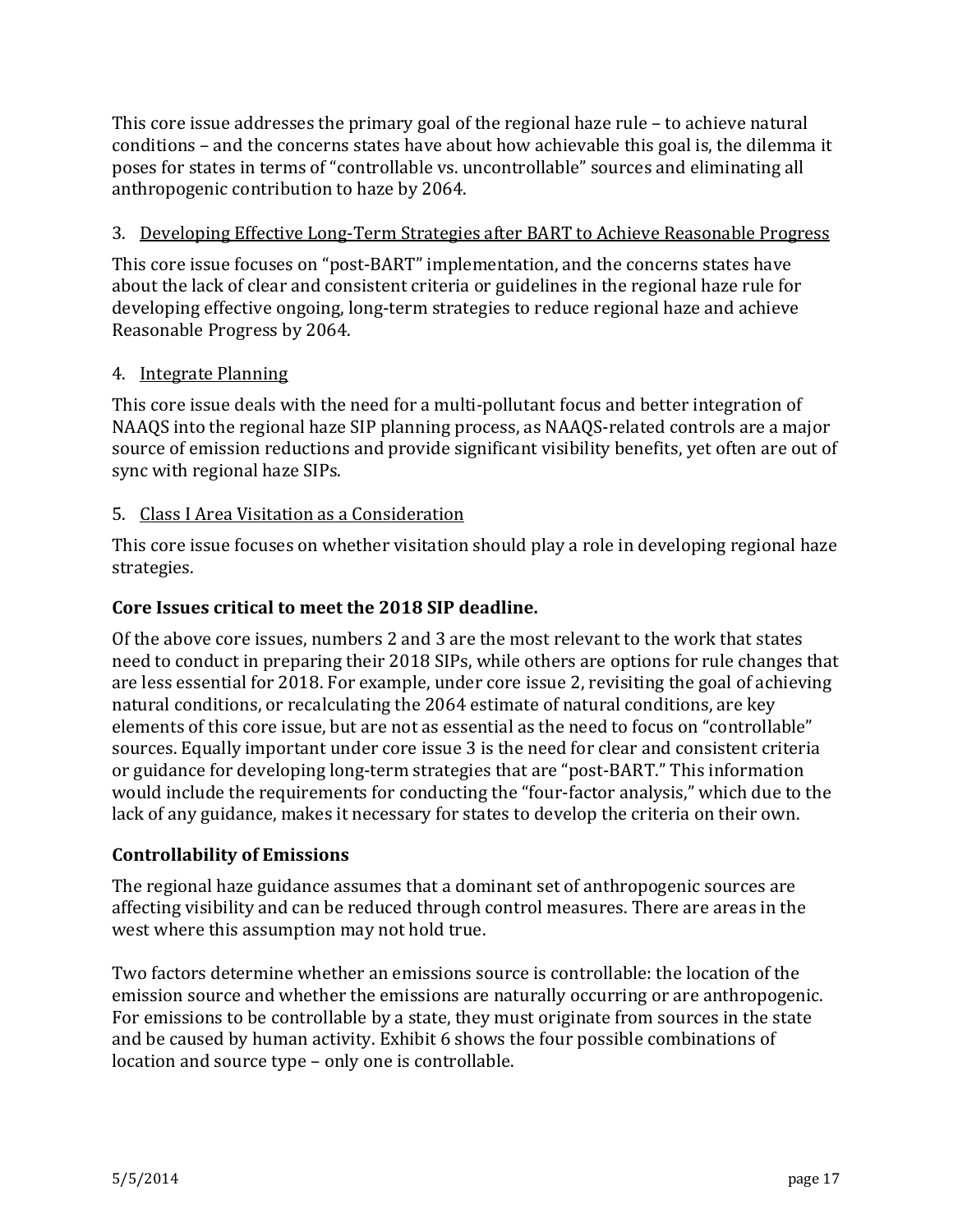Because of uncontrollable sources, the trend in visibility impairment does not necessarily track with the trend in the states' controllable emissions. Monitoring results indicate the overall pollution levels and visibility impairment. However, separating out the contributions of sources a state can control from the contribution of sources the states cannot control is challenging at best. The states may need to look at inventories and other information about sources to determine visibility trends from controllable sources.

|                | Originate in US     | Originate outside US       |
|----------------|---------------------|----------------------------|
| Anthropogenic  | <b>Controllable</b> | Not controllable by states |
| <b>Natural</b> | Not controllable    | Not controllable           |

Wildland fire emissions have the added challenge of varying greatly from year to year. However, states have mechanisms such as FETS, to track wildland fire emissions. Fire emissions at times dwarf the controllable emissions, particularly on worst days. Fire emissions are also difficult to forecast, such as for estimating reasonable progress goals for the future.

Trapper Creek, in 2005, demonstrates the potential magnitude of the effects from wildfire emissions. Organic mass carbon is strongly correlated with wildland fires. In Exhibit 7, extinction from organic mass carbon is identified in green. In 2005, the words days are heavily dominated by wildland fires in July and August.





Anthropogenic emissions from other regions, including Asia, Canada, and Mexico are also likely affecting visibility in the western states. These emissions are more stable from year to year than fire emissions, but also hard to quantify.

When uncontrollable emissions overwhelm controllable emissions, they readily disguise trends in visibility impairment caused by sources the states can regulate. For planning efforts, the worst days are selected based on overall visibility impairment. By including uncontrollable emissions in the selection criteria, the states cannot be sure the emission reductions they are working toward will be the most effective at improving visibility. Given the overwhelming nature of wildland fire emissions, it is possible that, although the state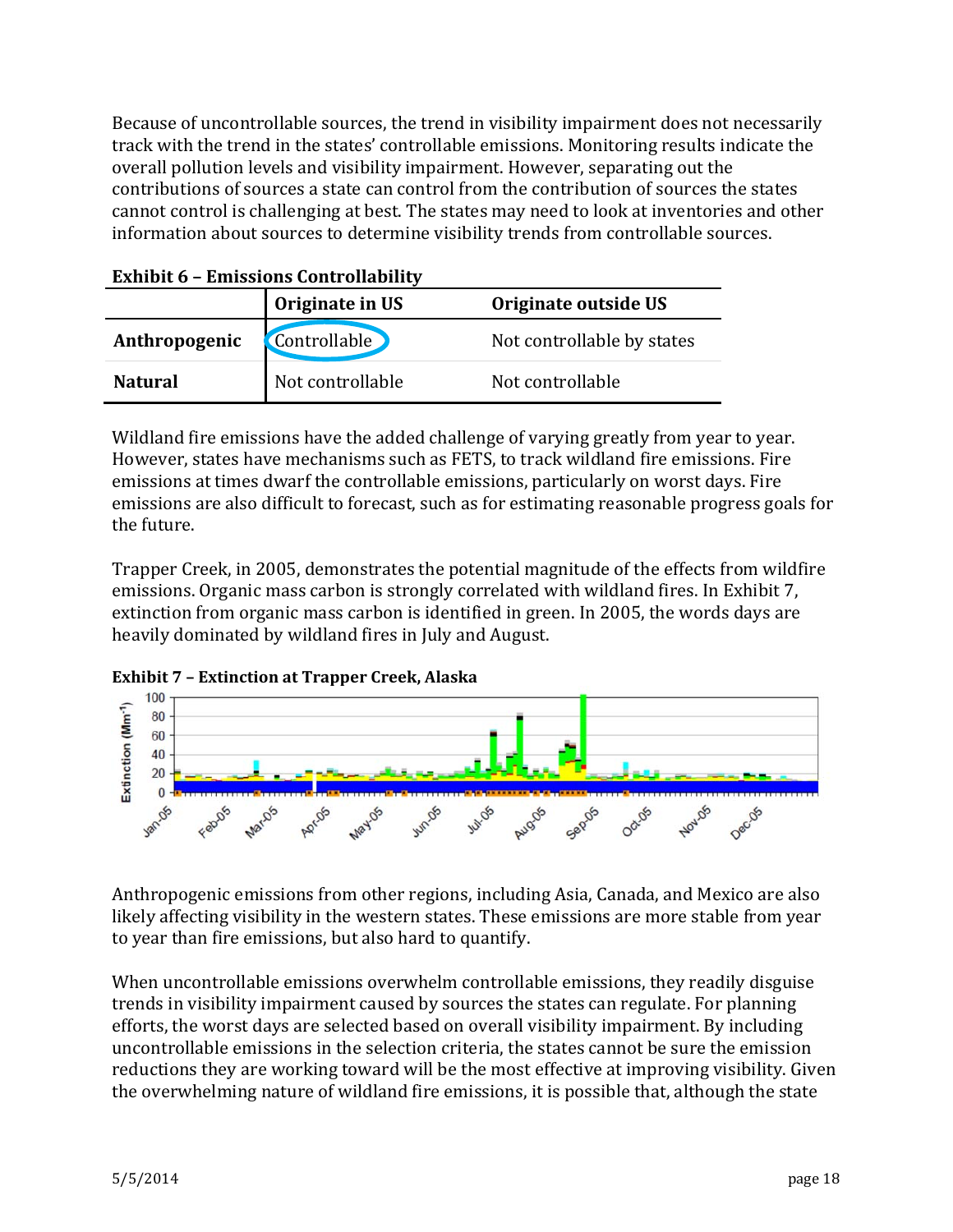may go to great lengths to reduce controllable emissions, visibility may not improve substantially. The effects of international emissions are less clear.

The western states intend to focus their analytical and planning efforts on controllable emissions, i.e., anthropogenic emissions within state boundaries that have technically and economically feasible emission controls.

At this time, it is unclear how the changing climate may affect the states' ability to meet regional haze goals. Potentially, hotter drier summers could cause more and more severe wildfires. Likewise, extended dry periods could affect dust events. Without a clear understanding of how the climate may be changing, the western states will continue to use base year meteorology for regional modeling.

#### **Resources for Regional Work**

Completing the analysis work for the western region will require resources. The WRAP currently has several projects underway and will be able to leverage aspects of these projects to support regional haze. In addition, both as part of the WRAP work, and for regional haze specifically, state staff will support analysis efforts by providing data and reviewing work.

Additional work and resources needs will be outlined in the forthcoming WRAP work plan.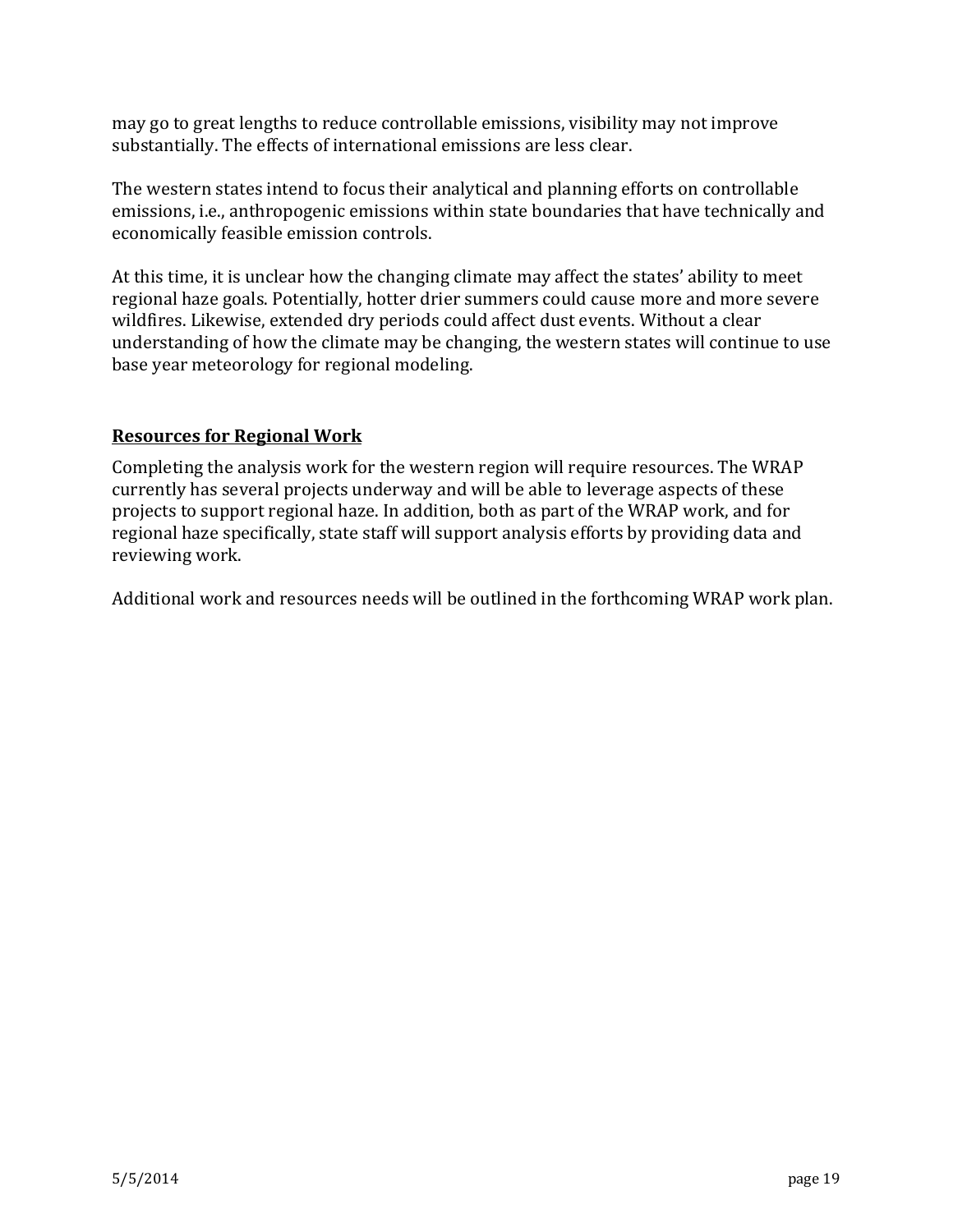# **Appendix A – Regional Haze Rule**

|                        | <b>Rule Text</b>                                                                                                                                                                                                                                                                                                                                                                                                                                                                                                                                                                                                                                                                                                                                   | <b>Summary</b>                                                                                                                                  | <b>Regional Work Needed</b>                              |
|------------------------|----------------------------------------------------------------------------------------------------------------------------------------------------------------------------------------------------------------------------------------------------------------------------------------------------------------------------------------------------------------------------------------------------------------------------------------------------------------------------------------------------------------------------------------------------------------------------------------------------------------------------------------------------------------------------------------------------------------------------------------------------|-------------------------------------------------------------------------------------------------------------------------------------------------|----------------------------------------------------------|
|                        | (d) What are the core requirements for the implementation plan for regional haze?                                                                                                                                                                                                                                                                                                                                                                                                                                                                                                                                                                                                                                                                  |                                                                                                                                                 |                                                          |
| 51.308(d)              | The State must address regional haze in each mandatory Class I Federal area located<br>within the State and in each mandatory Class I Federal area located outside the State<br>which may be affected by emissions from within the State. To meet the core<br>requirements for regional haze for these areas, the State must submit an implementation<br>plan containing the following plan elements and supporting documentation for all<br>required analyses:                                                                                                                                                                                                                                                                                    | States will submit SIPs.                                                                                                                        |                                                          |
| 51.308(d)<br>(1)       | Reasonable progress goals. For each mandatory Class I Federal area located within the<br>State, the State must establish goals (expressed in deciviews) that provide for reasonable<br>progress towards achieving natural visibility conditions. The reasonable progress goals<br>must provide for an improvement in visibility for the most impaired days over the period<br>of the implementation plan and ensure no degradation in visibility for the least impaired<br>days over the same period.                                                                                                                                                                                                                                              | State will establish new RP goals<br>based on current monitoring<br>data, emissions estimates,<br>control strategies, and other<br>information. | Regional modeling                                        |
| 51.308(d)<br>(1)(i)    | In establishing a reasonable progress goal for any mandatory Class I Federal area within<br>the State, the State must:<br>(A) Consider the costs of compliance, the time necessary for compliance, the energy and<br>non-air quality environmental impacts of compliance, and the remaining useful life of any<br>potentially affected sources, and include a demonstration showing how these factors<br>were taken into consideration in selecting the goal.                                                                                                                                                                                                                                                                                      | Use 4-factor analysis to<br>determine reduction measures.                                                                                       | Four-factor analysis                                     |
| 51.308(d)<br>(1)(i)(B) | Analyze and determine the rate of progress needed to attain natural visibility conditions<br>by the year 2064. To calculate this rate of progress, the State must compare baseline<br>visibility conditions to natural visibility conditions in the mandatory Federal Class I area<br>and determine the uniform rate of visibility improvement (measured in deciviews) that<br>would need to be maintained during each implementation period in order to attain<br>natural visibility conditions by 2064. In establishing the reasonable progress goal, the<br>State must consider the uniform rate of improvement in visibility and the emission<br>reduction measures needed to achieve it for the period covered by the implementation<br>plan. | Depending on the expected<br>emission reductions, states may<br>revise the date natural conditions<br>are expected to be achieved.              | Regional modeling, rate<br>of progress<br>determination. |
| 51.308(d)<br>(1)(ii)   | For the period of the implementation plan, if the State establishes a reasonable progress<br>goal that provides for a slower rate of improvement in visibility than the rate that would<br>be needed to attain natural conditions by 2064, the State must demonstrate, based on the<br>factors in paragraph $(d)(1)(i)(A)$ of this section, that the rate of progress for the                                                                                                                                                                                                                                                                                                                                                                      | States will revise RP goal based<br>on emission reductions available<br>for this implementation period.<br>If the expected date to achieve      | Four-factor analysis                                     |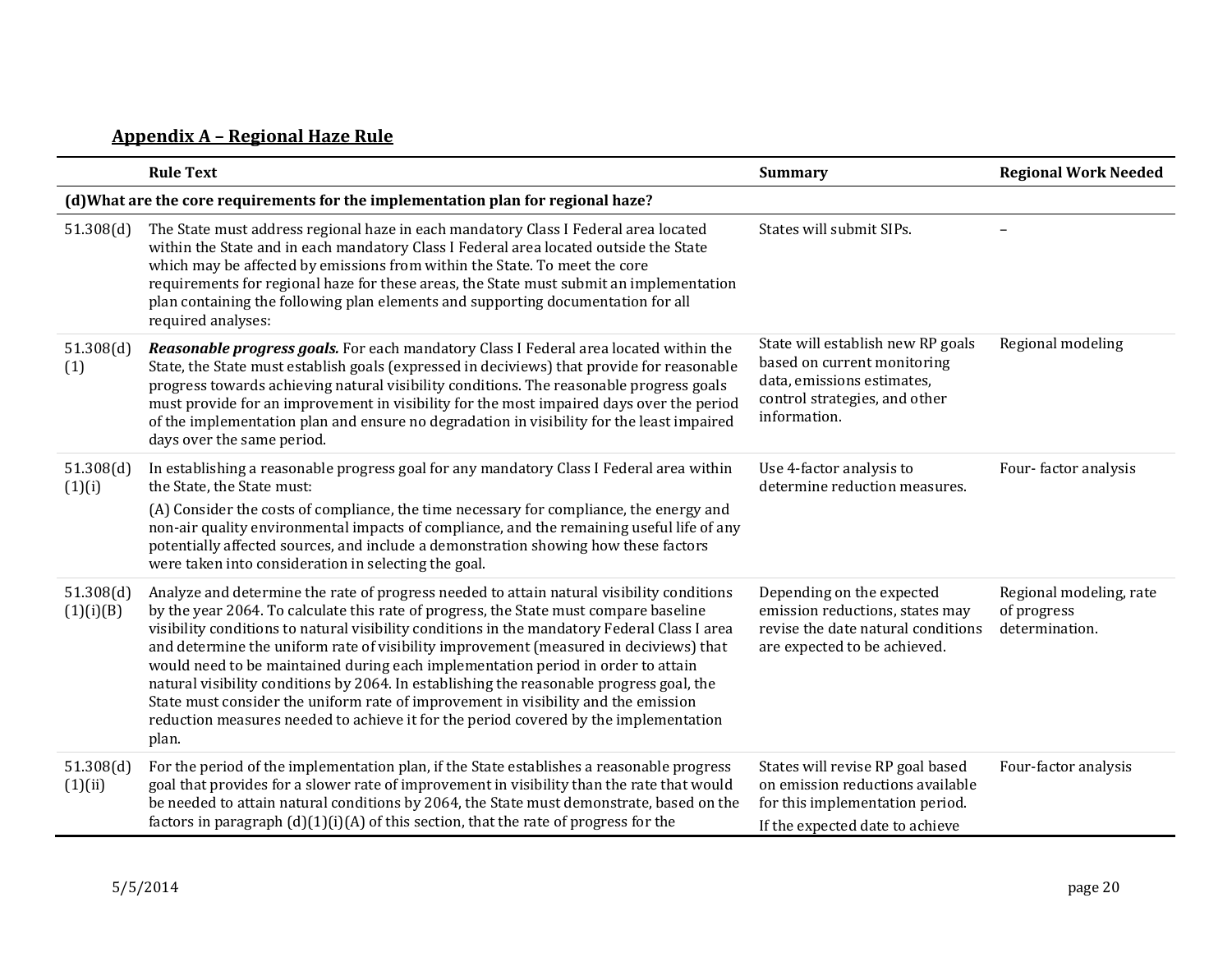|                       | <b>Rule Text</b>                                                                                                                                                                                                                                                                                                                                                                                                                                                                                                                                                                                                                                                                                                                     | <b>Summary</b>                                                                                                                  | <b>Regional Work Needed</b>                                                                                                             |
|-----------------------|--------------------------------------------------------------------------------------------------------------------------------------------------------------------------------------------------------------------------------------------------------------------------------------------------------------------------------------------------------------------------------------------------------------------------------------------------------------------------------------------------------------------------------------------------------------------------------------------------------------------------------------------------------------------------------------------------------------------------------------|---------------------------------------------------------------------------------------------------------------------------------|-----------------------------------------------------------------------------------------------------------------------------------------|
|                       | implementation plan to attain natural conditions by 2064 is not reasonable; and that the<br>progress goal adopted by the State is reasonable. The State must provide to the public for<br>review as part of its implementation plan an assessment of the number of years it would<br>take to attain natural conditions if visibility improvement continues at the rate of<br>progress selected by the State as reasonable.                                                                                                                                                                                                                                                                                                           | natural conditions is later than<br>2064, states must demonstrate<br>unreasonableness of meeting<br>natural conditions in 2064. |                                                                                                                                         |
| 51.308(d)<br>(1)(iii) | In determining whether the State's goal for visibility improvement provides for<br>reasonable progress towards natural visibility conditions, the Administrator will evaluate<br>the demonstrations developed by the State pursuant to paragraphs $(d)(1)(i)$ and<br>$(d)(1)(ii)$ of this section.                                                                                                                                                                                                                                                                                                                                                                                                                                   | No state action.                                                                                                                | No state action.                                                                                                                        |
| 51.308(d)<br>(iv)     | In developing each reasonable progress goal, the State must consult with those States<br>which may reasonably be anticipated to cause or contribute to visibility impairment in<br>the mandatory Class I Federal area. In any situation in which the State cannot agree with<br>another such State or group of States that a goal provides for reasonable progress, the<br>State must describe in its submittal the actions taken to resolve the disagreement. In<br>reviewing the State's implementation plan submittal, the Administrator will take this<br>information into account in determining whether the State's goal for visibility<br>improvement provides for reasonable progress towards natural visibility conditions. | Must consult.                                                                                                                   | State consultation<br>process.                                                                                                          |
| 51.308(d)<br>(1)(v)   | The reasonable progress goals established by the State are not directly enforceable but<br>will be considered by the Administrator in evaluating the adequacy of the measures in<br>the implementation plan to achieve the progress goal adopted by the State.                                                                                                                                                                                                                                                                                                                                                                                                                                                                       | Reasonable progress goals are<br>not enforceable.                                                                               | No state action.                                                                                                                        |
| 51.308(d)<br>(1)(vi)  | The State may not adopt a reasonable progress goal that represents less visibility<br>improvement than is expected to result from implementation of other requirements of<br>the CAA during the applicable planning period.                                                                                                                                                                                                                                                                                                                                                                                                                                                                                                          | Reasonable progress goal must<br>be at least as much as is expected<br>from other CAA requirements.                             | Regional analysis of 'on<br>the books' emission<br>reductions from other<br>CAA requirements to<br>determine 'base case'<br>visibility. |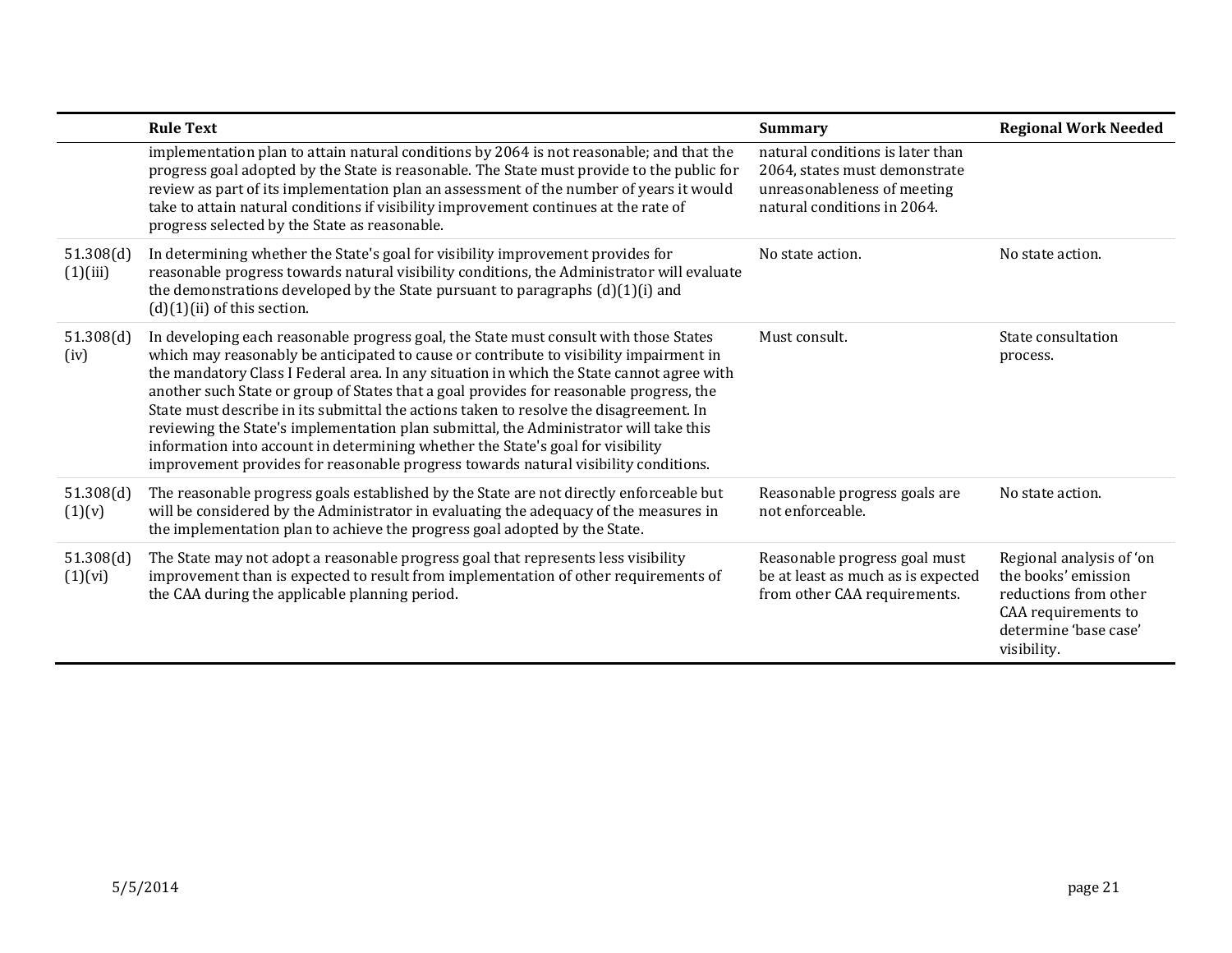|                         | <b>Rule Text</b>                                                                                                                                                                                                                                                                                                                                                                                                                                                                                                                                                                                                                                                                                                                                                                                                                                                                                                                                                                               | <b>Summary</b>                                                                                                                        | <b>Regional Work Needed</b>                |
|-------------------------|------------------------------------------------------------------------------------------------------------------------------------------------------------------------------------------------------------------------------------------------------------------------------------------------------------------------------------------------------------------------------------------------------------------------------------------------------------------------------------------------------------------------------------------------------------------------------------------------------------------------------------------------------------------------------------------------------------------------------------------------------------------------------------------------------------------------------------------------------------------------------------------------------------------------------------------------------------------------------------------------|---------------------------------------------------------------------------------------------------------------------------------------|--------------------------------------------|
| 51.308(d)<br>(2)        | Calculations of baseline and natural visibility conditions. For each mandatory Class I<br>Federal area located within the State, the State must determine the following visibility<br>conditions (expressed in deciviews):<br>(i) Baseline visibility conditions for the most impaired and least impaired days. The<br>period for establishing baseline visibility conditions is 2000 to 2004. Baseline visibility<br>conditions must be calculated, using available monitoring data, by establishing the<br>average degree of visibility impairment for the most and least impaired days for each<br>calendar year from 2000 to 2004. The baseline visibility conditions are the average of<br>these annual values. For mandatory Class I Federal areas without onsite monitoring data<br>for 2000-2004, the State must establish baseline values using the most representative<br>available monitoring data for 2000-2004, in consultation with the Administrator or his or<br>her designee; | Completed as part of the initial<br>SIP. Same values will be used<br>unless the visibility formula is<br>modified.                    | No state action at this<br>time.           |
| 51.308(d)<br>(2)(ii)    | For an implementation plan that is submitted by 2003, the period for establishing<br>baseline visibility conditions for the period of the first long-term strategy is the most<br>recent 5-year period for which visibility monitoring data are available for the mandatory<br>Class I Federal areas addressed by the plan. For mandatory Class I Federal areas without<br>onsite monitoring data, the State must establish baseline values using the most<br>representative available monitoring data, in consultation with the Administrator or his or<br>her designee;                                                                                                                                                                                                                                                                                                                                                                                                                      | Not applicable beyond initial SIP.                                                                                                    | No state action.                           |
| 51.308(d)<br>(2)(iii)   | Natural visibility conditions for the most impaired and least impaired days. Natural<br>visibility conditions must be calculated by estimating the degree of visibility impairment<br>existing under natural conditions for the most impaired and least impaired days, based<br>on available monitoring information and appropriate data analysis techniques; and                                                                                                                                                                                                                                                                                                                                                                                                                                                                                                                                                                                                                              | Completed as part of the first<br>haze SIP. Same values will be<br>used unless the natural<br>conditions calculations are<br>revised. | No state action at this<br>time.           |
| 51.308(d)<br>(2)(iv)(A) | For the first implementation plan addressing the requirements of paragraphs (d) and (e)<br>of this section, the number of deciviews by which baseline conditions exceed natural<br>visibility conditions for the most impaired and least impaired days; or                                                                                                                                                                                                                                                                                                                                                                                                                                                                                                                                                                                                                                                                                                                                     | Not applicable beyond initial SIP.                                                                                                    | No state action.                           |
| 51.308(d)<br>(2)(iv)(B) | For all future implementation plan revisions, the number of deciviews by which current<br>conditions, as calculated under paragraph $(f)(1)$ of this section, exceed natural visibility<br>conditions for the most impaired and least impaired days.                                                                                                                                                                                                                                                                                                                                                                                                                                                                                                                                                                                                                                                                                                                                           | Calculate difference between<br>current conditions and natural<br>conditions.                                                         | <b>IMPROVE</b> monitoring<br>data analysis |
| 51.308(d)<br>(3)        | Long-term strategy for regional haze. Each State listed in §51.300(b)(3) must submit a<br>long-term strategy that addresses regional haze visibility impairment for each mandatory<br>Class I Federal area within the State and for each mandatory Class I Federal area located<br>outside the State which may be affected by emissions from the State. The long-term                                                                                                                                                                                                                                                                                                                                                                                                                                                                                                                                                                                                                          | States must submit a long-term<br>strategy.                                                                                           |                                            |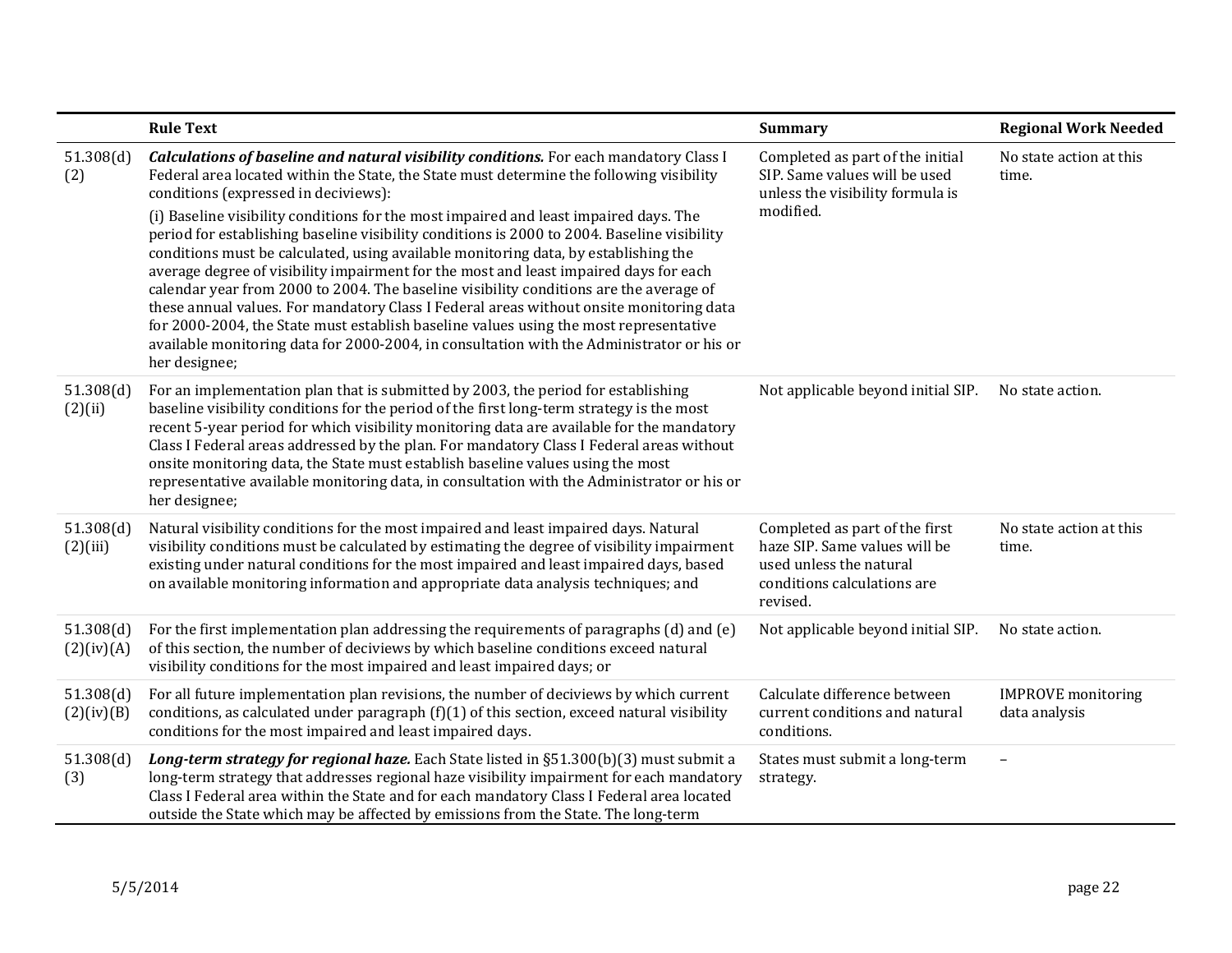|                        | <b>Rule Text</b>                                                                                                                                                                                                                                                                                                                                                                                                                                                                                                                                                                                                                                                                                                 | <b>Summary</b>                                                                                                                         | <b>Regional Work Needed</b>                   |
|------------------------|------------------------------------------------------------------------------------------------------------------------------------------------------------------------------------------------------------------------------------------------------------------------------------------------------------------------------------------------------------------------------------------------------------------------------------------------------------------------------------------------------------------------------------------------------------------------------------------------------------------------------------------------------------------------------------------------------------------|----------------------------------------------------------------------------------------------------------------------------------------|-----------------------------------------------|
|                        | strategy must include enforceable emissions limitations, compliance schedules, and other<br>measures as necessary to achieve the reasonable progress goals established by States<br>having mandatory Class I Federal areas. In establishing its long-term strategy for regional<br>haze, the State must meet the following requirements:                                                                                                                                                                                                                                                                                                                                                                         |                                                                                                                                        |                                               |
| 51.308(d)<br>(3)(i)    | Where the State has emissions that are reasonably anticipated to contribute to visibility<br>impairment in any mandatory Class I Federal area located in another State or States, the<br>State must consult with the other State(s) in order to develop coordinated emission<br>management strategies. The State must consult with any other State having emissions<br>that are reasonably anticipated to contribute to visibility impairment in any mandatory<br>Class I Federal area within the State.                                                                                                                                                                                                         | States must consult.                                                                                                                   | State consultation<br>process                 |
| 51.308(d)<br>(3)(ii)   | Where other States cause or contribute to impairment in a mandatory Class I Federal<br>area, the State must demonstrate that it has included in its implementation plan all<br>measures necessary to obtain its share of the emission reductions needed to meet the<br>progress goal for the area. If the State has participated in a regional planning process, the<br>State must ensure it has included all measures needed to achieve its apportionment of<br>emission reduction obligations agreed upon through that process.                                                                                                                                                                                | States must demonstrate its plan<br>includes all measures necessary<br>to obtain emission reduction<br>goals for the areas it affects. | Regional analysis and<br>source apportionment |
| 51.308(d)<br>(3)(iii)  | The State must document the technical basis, including modeling, monitoring and<br>emissions information, on which the State is relying to determine its apportionment of<br>emission reduction obligations necessary for achieving reasonable progress in each<br>mandatory Class I Federal area it affects. The State may meet this requirement by relying<br>on technical analyses developed by the regional planning organization and approved by<br>all State participants. The State must identify the baseline emissions inventory on which<br>its strategies are based. The baseline emissions inventory year is presumed to be the<br>most recent year of the consolidate periodic emissions inventory. | States must document technical<br>analysis.<br>The 2011 emissions inventory<br>will be the baseline for this<br>implementation period. | Regional analysis<br>documentation            |
| 51.308(d)<br>(3)(iv)   | The State must identify all anthropogenic sources of visibility impairment considered by<br>the State in developing its long-term strategy. The State should consider major and minor<br>stationary sources, mobile sources, and area sources.                                                                                                                                                                                                                                                                                                                                                                                                                                                                   | Focus on controllable<br>anthropogenic sources.                                                                                        | Emission inventories,<br>four-factor analysis |
| 51.308(d)<br>(3)(v)    | The State must consider, at a minimum, the following factors in developing its long-term<br>strategy:<br>(A) Emission reductions due to ongoing air pollution control programs, including<br>measures to address reasonably attributable visibility impairment;                                                                                                                                                                                                                                                                                                                                                                                                                                                  |                                                                                                                                        |                                               |
| 51.308(d)<br>(3)(v)(B) | Measures to mitigate the impacts of construction activities;                                                                                                                                                                                                                                                                                                                                                                                                                                                                                                                                                                                                                                                     |                                                                                                                                        |                                               |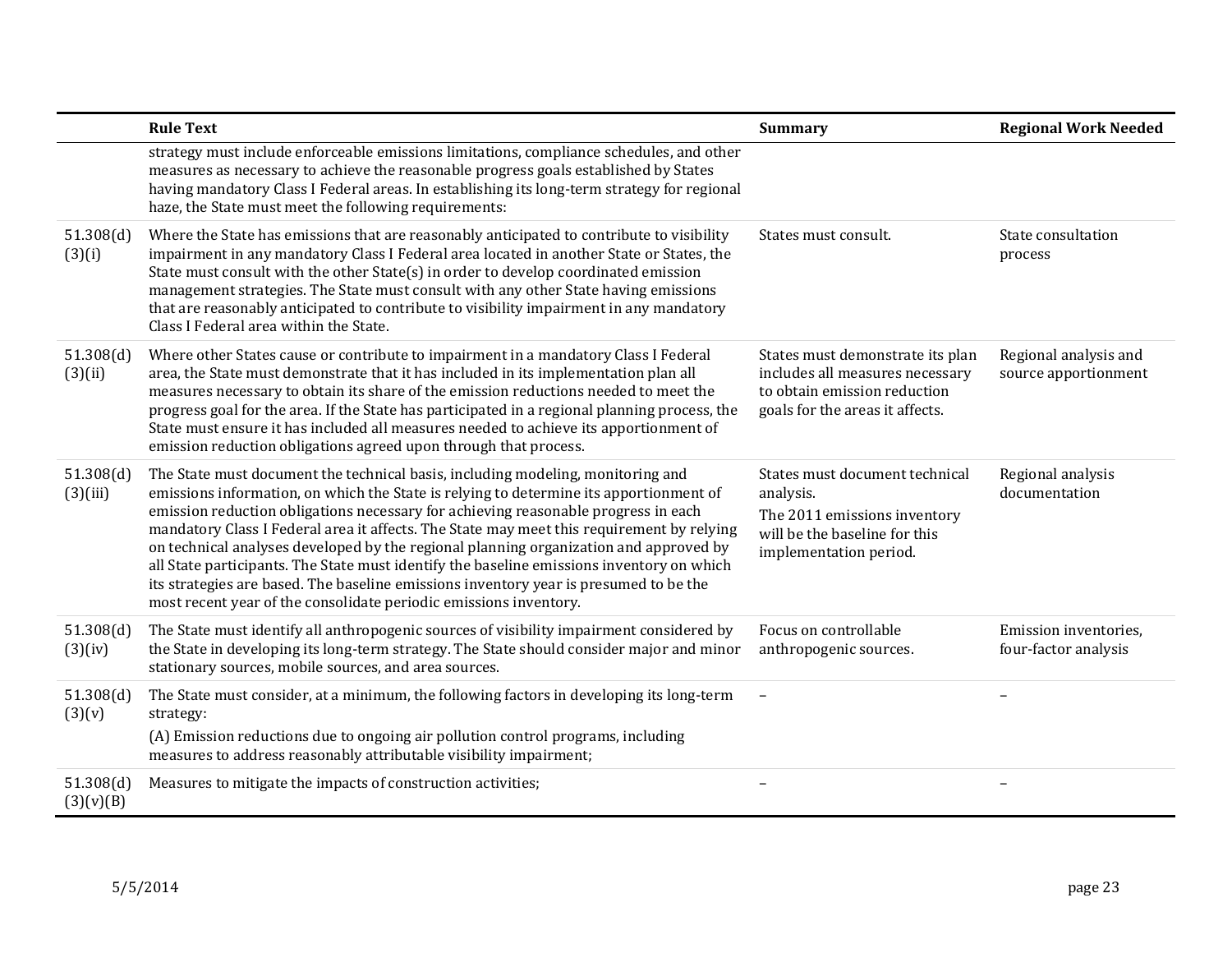|                        | <b>Rule Text</b>                                                                                                                                                                                                                                                                                                      | <b>Summary</b>                                                                                                                                 | <b>Regional Work Needed</b>                                |
|------------------------|-----------------------------------------------------------------------------------------------------------------------------------------------------------------------------------------------------------------------------------------------------------------------------------------------------------------------|------------------------------------------------------------------------------------------------------------------------------------------------|------------------------------------------------------------|
| 51.308(d)<br>(3)(v)(C) | Emissions limitations and schedules for compliance to achieve the reasonable progress<br>goal;                                                                                                                                                                                                                        |                                                                                                                                                |                                                            |
| 51.308(d)<br>(3)(v)(D) | Source retirement and replacement schedules;                                                                                                                                                                                                                                                                          |                                                                                                                                                |                                                            |
| 51.308(d)<br>(3)(v)(E) | Smoke management techniques for agricultural and forestry management purposes<br>including plans as currently exist within the State for these purposes;                                                                                                                                                              |                                                                                                                                                |                                                            |
| 51.308(d)<br>(3)(v)(F) | Enforceability of emissions limitations and control measures; and                                                                                                                                                                                                                                                     |                                                                                                                                                |                                                            |
| 51.308(d)<br>(3)(v)(G) | The anticipated net effect on visibility due to projected changes in point, area, and mobile<br>source emissions over the period addressed by the long-term strategy.                                                                                                                                                 | $\overline{\phantom{a}}$                                                                                                                       | Regional modeling                                          |
| 51.308(d)<br>(4)       | Monitoring strategy and other implementation plan requirements. The State must<br>submit with the implementation plan a monitoring strategy for measuring,<br>characterizing, and reporting of regional haze visibility impairment that is representative<br>of all mandatory Class I Federal areas within the State. | States must submit a monitoring<br>plan.                                                                                                       |                                                            |
| 51.308(d)<br>(4)       | This monitoring strategy must be coordinated with the monitoring strategy required in $\S$<br>51.305 for reasonably attributable visibility impairment.                                                                                                                                                               |                                                                                                                                                |                                                            |
| 51.308(d)<br>(4)       | Compliance with this requirement may be met through participation in the Interagency<br>Monitoring of Protected Visual Environments network.                                                                                                                                                                          |                                                                                                                                                |                                                            |
| 51.308(d)<br>(4)       | The implementation plan must also provide for the following:<br>(i) The establishment of any additional monitoring sites or equipment needed to assess<br>whether reasonable progress goals to address regional haze for all mandatory Class I<br>Federal areas within the State are being achieved.                  | Monitoring considerations may<br>need to include provisions for<br>reduced IMPROVE budget.                                                     |                                                            |
| 51.308(d)<br>(4)(ii)   | Procedures by which monitoring data and other information are used in determining the<br>contribution of emissions from within the State to regional haze visibility impairment at<br>mandatory Class I Federal areas both within and outside the State.                                                              | States must describe how<br>monitoring data and other<br>information are used to<br>determine contributions to<br>impairment at Class I sites. | Document source<br>apportionment and<br>regional modeling. |
| 51.308(d)<br>(4)(iii)  | For a State with no mandatory Class I Federal areas, procedures by which monitoring<br>data and other information are used in determining the contribution of emissions from<br>within the State to regional haze visibility impairment at mandatory Class I Federal areas<br>in other States.                        | Not applicable to western states.                                                                                                              | Not applicable to<br>western states.                       |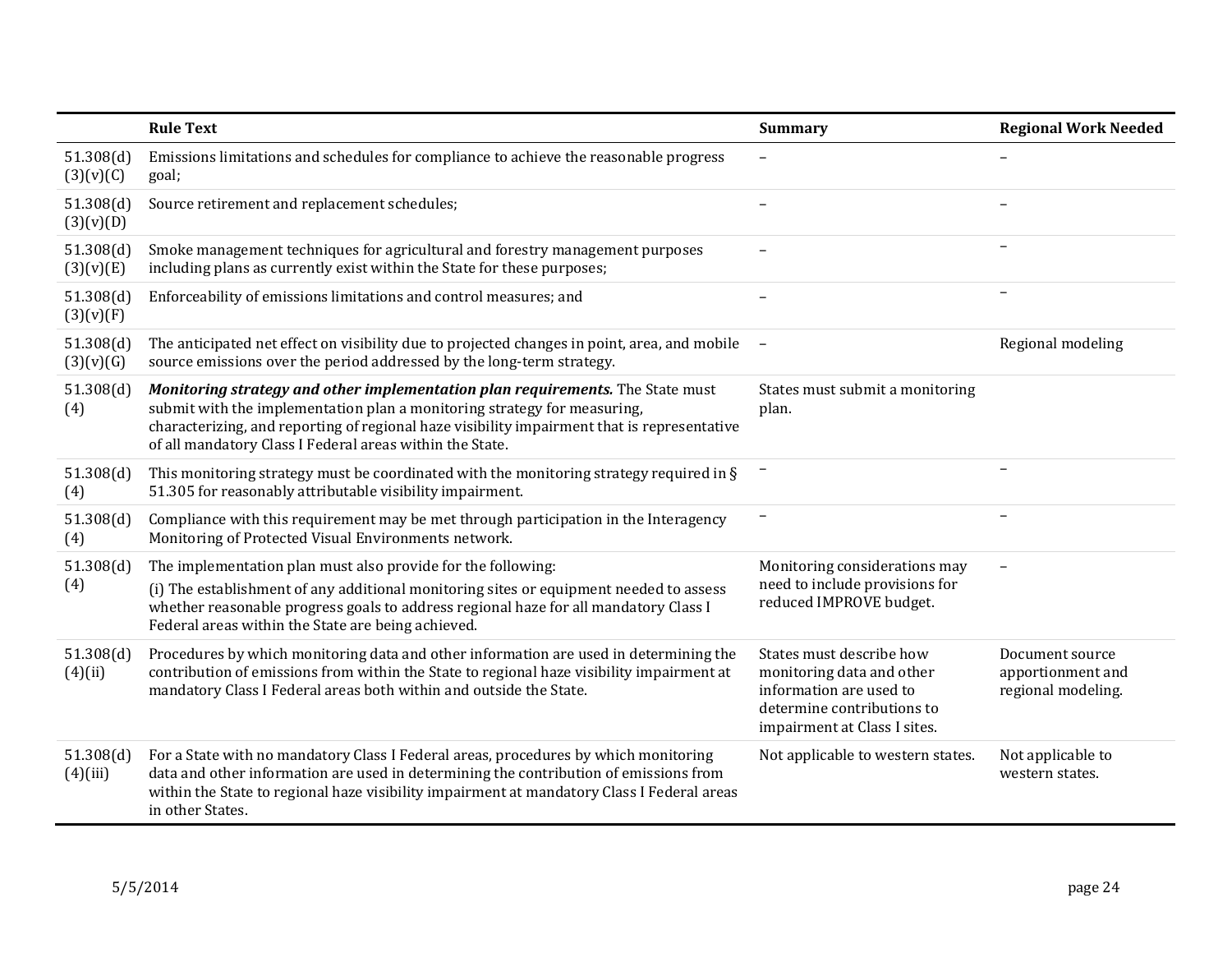|                      | <b>Rule Text</b>                                                                                                                                                                                                                                                                                                                                                                                                                                                                                                                                                                                                                               | <b>Summary</b>                                                                                                                                                                                   | <b>Regional Work Needed</b>                                                               |
|----------------------|------------------------------------------------------------------------------------------------------------------------------------------------------------------------------------------------------------------------------------------------------------------------------------------------------------------------------------------------------------------------------------------------------------------------------------------------------------------------------------------------------------------------------------------------------------------------------------------------------------------------------------------------|--------------------------------------------------------------------------------------------------------------------------------------------------------------------------------------------------|-------------------------------------------------------------------------------------------|
| 51.308(d)<br>(4)(iv) | The implementation plan must provide for the reporting of all visibility monitoring data<br>to the Administrator at least annually for each mandatory Class I Federal area in the<br>State. To the extent possible, the State should report visibility monitoring data<br>electronically.                                                                                                                                                                                                                                                                                                                                                      | Done through IMPROVE<br>network?                                                                                                                                                                 |                                                                                           |
| 51.308(d)<br>(4)(v)  | A statewide inventory of emissions of pollutants that are reasonably anticipated to cause<br>or contribute to visibility impairment in any mandatory Class I Federal area. The<br>inventory must include emissions for a baseline year, emissions for the most recent year<br>for which data are available, and estimates of future projected emissions. The State must<br>also include a commitment to update the inventory periodically.                                                                                                                                                                                                     | Baseline inventory was<br>completed as part of initial SIP.<br>The 2011 EI will be used as the<br>foundation for the analysis for<br>this SIP revision, with projections<br>to 2018 and 2028.    | Emission inventories.                                                                     |
|                      | (f) Requirements for comprehensive periodic revisions of implementation plans for regional haze                                                                                                                                                                                                                                                                                                                                                                                                                                                                                                                                                |                                                                                                                                                                                                  |                                                                                           |
| 51.308(f)            | Each State identified in § 51.300(b)(3) must revise and submit its regional haze<br>implementation plan revision to EPA by July 31, 2018 and every ten years thereafter. In<br>each plan revision, the State must evaluate and reassess all of the elements required in<br>paragraph (d) of this section, taking into account improvements in monitoring data<br>collection and analysis techniques, control technologies, and other relevant factors. In<br>evaluating and reassessing these elements, the State must address the following:                                                                                                  | States will submit revised SIPs by -<br>July 31, 2018.                                                                                                                                           |                                                                                           |
| 51.308(f)<br>(1)     | Current visibility conditions for the most impaired and least impaired days, and actual<br>progress made towards natural conditions during the previous implementation period.<br>The period for calculating current visibility conditions is the most recent five year period<br>preceding the required date of the implementation plan submittal for which data are<br>available. Current visibility conditions must be calculated based on the annual average<br>level of visibility impairment for the most and least impaired days for each of these five<br>years. Current visibility conditions are the average of these annual values. | Analysis similar to what was<br>done for the progress reports.<br>Monitoring data for visibility<br>calculations is expected to be<br>available through 2014.                                    | <b>IMPROVE</b> monitoring<br>data analysis.                                               |
| 51.308(f)<br>(2)     | The effectiveness of the long-term strategy for achieving reasonable progress goals over<br>the prior implementation period $(s)$ ; and                                                                                                                                                                                                                                                                                                                                                                                                                                                                                                        | The effectiveness of the long-<br>term strategy over the prior<br>period will be addressed through<br>the analysis of the monitoring<br>data, emissions data, and other<br>relevant information. | <b>IMPROVE</b> monitoring<br>data analysis and<br>emission inventories for<br>comparison. |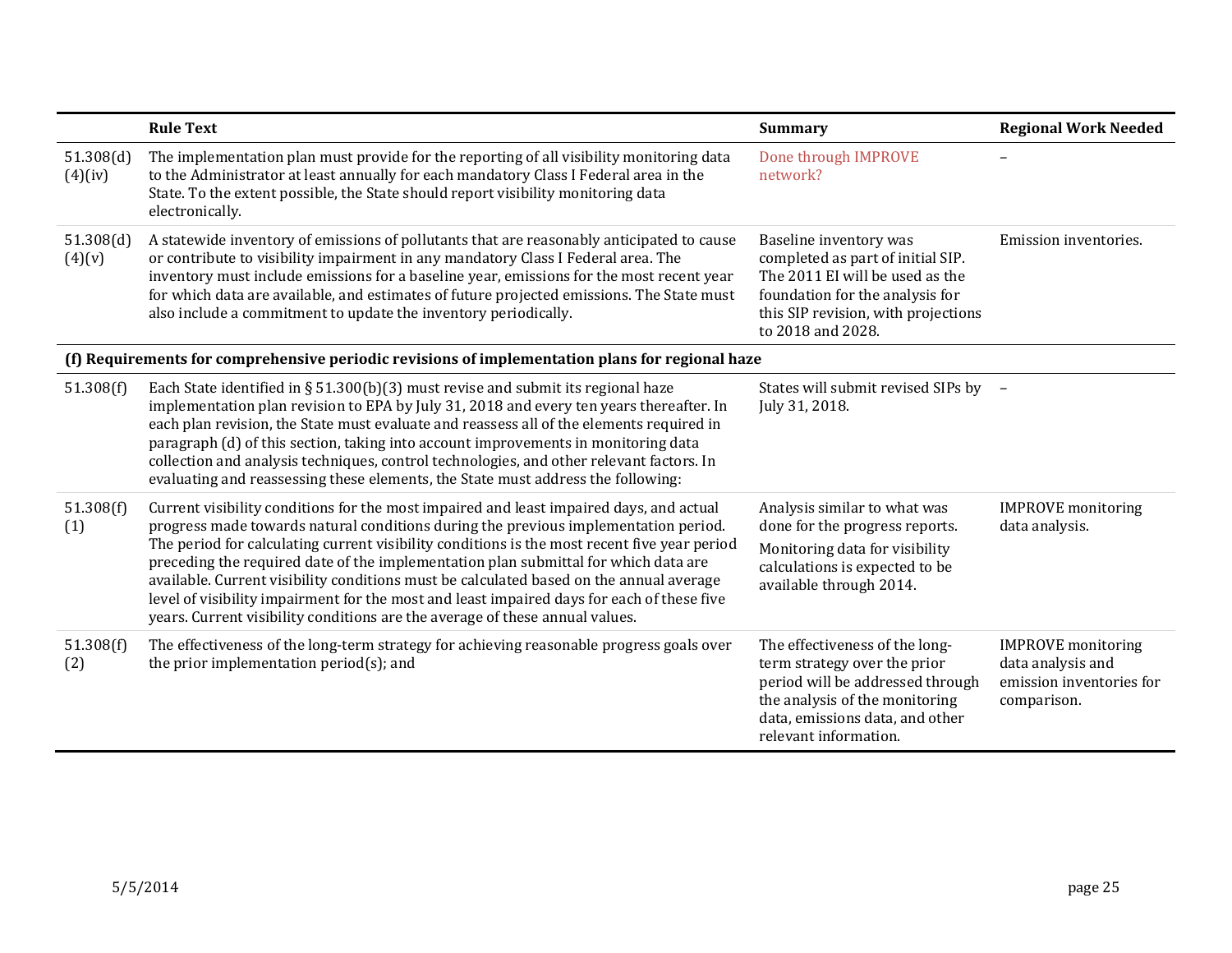|                                                                                | <b>Rule Text</b>                                                                                                                                                                                                                                                                                                                                                                                                                                                                                                                                                                                                                                                                                          | <b>Summary</b>                   | <b>Regional Work Needed</b>                   |  |  |  |  |  |  |  |
|--------------------------------------------------------------------------------|-----------------------------------------------------------------------------------------------------------------------------------------------------------------------------------------------------------------------------------------------------------------------------------------------------------------------------------------------------------------------------------------------------------------------------------------------------------------------------------------------------------------------------------------------------------------------------------------------------------------------------------------------------------------------------------------------------------|----------------------------------|-----------------------------------------------|--|--|--|--|--|--|--|
| 51.308(f)<br>(3)                                                               | Affirmation of, or revision to, the reasonable progress goal in accordance with the<br>procedures set forth in paragraph (d)(1) of this section. If the State established a<br>reasonable progress goal for the prior period which provided a slower rate of progress<br>than that needed to attain natural conditions by the year 2064, the State must evaluate<br>and determine the reasonableness, based on the factors in paragraph $(d)(1)(i)(A)$ of this<br>section, of additional measures that could be adopted to achieve the degree of visibility<br>improvement projected by the analysis contained in the first implementation plan<br>described in paragraph $(d)(1)(i)(B)$ of this section. | See paragraph (d) section above. | Regional modeling and<br>four-factor analysis |  |  |  |  |  |  |  |
| (i) What are the requirements for State and Federal Land Manager coordination? |                                                                                                                                                                                                                                                                                                                                                                                                                                                                                                                                                                                                                                                                                                           |                                  |                                               |  |  |  |  |  |  |  |
| 51.308(i)<br>(1)                                                               | By November 29, 1999, the State must identify in writing to the Federal Land Managers<br>the title of the official to which the Federal Land Manager of any mandatory Class I<br>Federal area can submit any recommendations on the implementation of this subpart<br>including, but not limited to:                                                                                                                                                                                                                                                                                                                                                                                                      | Not applicable.                  | No state action required.                     |  |  |  |  |  |  |  |
|                                                                                | (i) Identification of impairment of visibility in any mandatory Class I Federal area(s); and                                                                                                                                                                                                                                                                                                                                                                                                                                                                                                                                                                                                              |                                  |                                               |  |  |  |  |  |  |  |
|                                                                                | (ii) Identification of elements for inclusion in the visibility monitoring strategy required<br>by $\S$ 51.305 and this section.                                                                                                                                                                                                                                                                                                                                                                                                                                                                                                                                                                          |                                  |                                               |  |  |  |  |  |  |  |
| 51.308(i)<br>(2)                                                               | The State must provide the Federal Land Manager with an opportunity for consultation,<br>in person and at least 60 days prior to holding any public hearing on an implementation<br>plan (or plan revision) for regional haze required by this subpart. This consultation must<br>include the opportunity for the affected Federal Land Managers to discuss their:                                                                                                                                                                                                                                                                                                                                        | FLM consultation                 | FLM coordination with<br>regional analysis.   |  |  |  |  |  |  |  |
| 51.308(i)<br>(2)(i)                                                            | Assessment of impairment of visibility in any mandatory Class I Federal area; and                                                                                                                                                                                                                                                                                                                                                                                                                                                                                                                                                                                                                         |                                  | $\overline{\phantom{a}}$                      |  |  |  |  |  |  |  |
| 51.308(i)<br>(2)(ii)                                                           | Recommendations on the development of the reasonable progress goal and on the<br>development and implementation of strategies to address visibility impairment.                                                                                                                                                                                                                                                                                                                                                                                                                                                                                                                                           |                                  | $\overline{\phantom{a}}$                      |  |  |  |  |  |  |  |
| 51.308(i)<br>(3)                                                               | In developing any implementation plan (or plan revision), the State must include a<br>description of how it addressed any comments provided by the Federal Land Managers.                                                                                                                                                                                                                                                                                                                                                                                                                                                                                                                                 |                                  | $\overline{\phantom{m}}$                      |  |  |  |  |  |  |  |
| 51.308(i)<br>(4)                                                               | The plan (or plan revision) must provide procedures for continuing consultation between<br>the State and Federal Land Manager on the implementation of the visibility protection<br>program required by this subpart, including development and review of implementation<br>plan revisions and 5-year progress reports, and on the implementation of other programs<br>having the potential to contribute to impairment of visibility in mandatory Class I Federal<br>areas.                                                                                                                                                                                                                              |                                  |                                               |  |  |  |  |  |  |  |